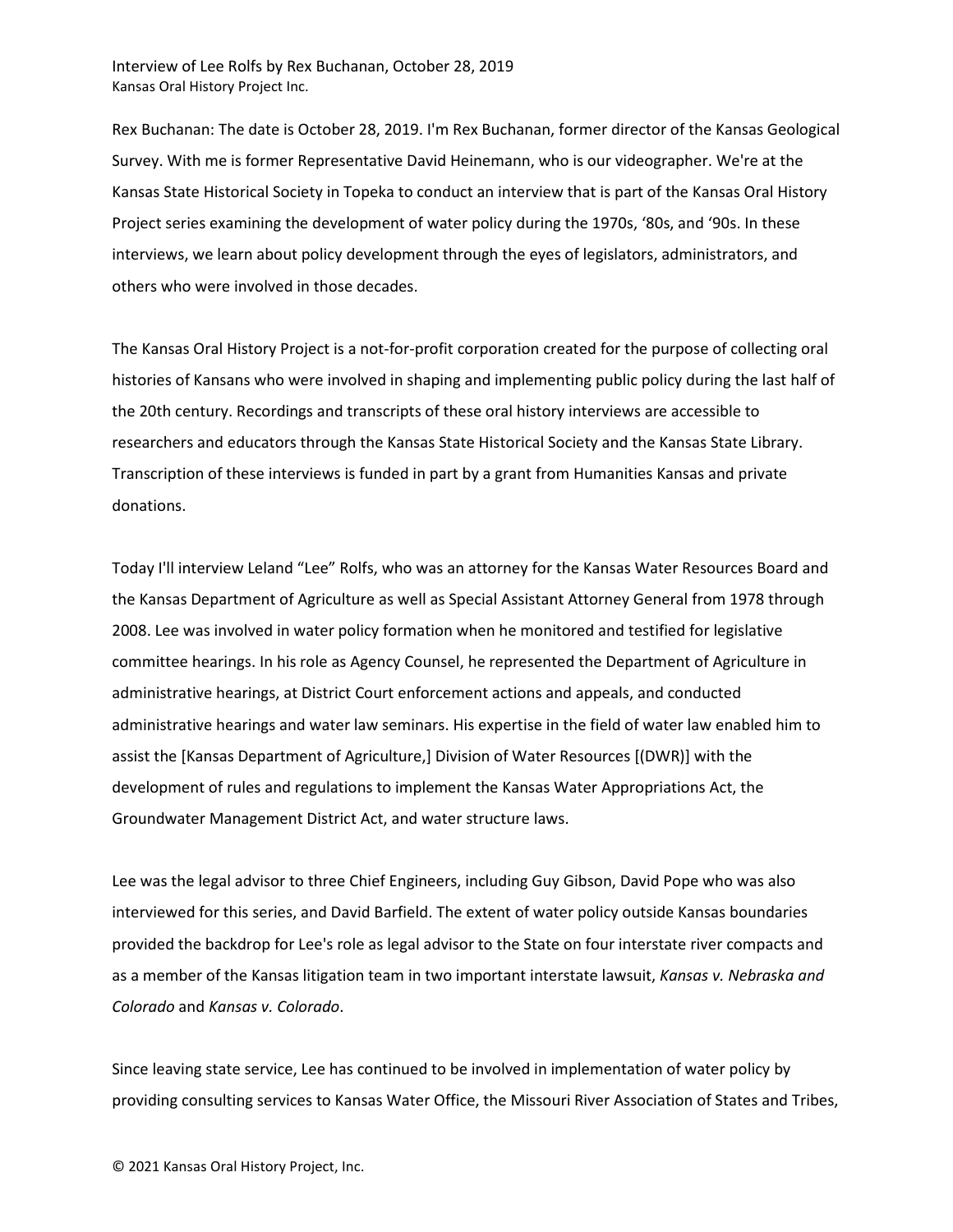and the Division of Water Resources in the Kansas Department of Agriculture. He has been teaching water law at the Washburn University School of Law since 2008.

Thank you for agreeing to contribute to this series, Lee.

Leland Rolfs: You're welcome.

RB: So, let's start a little bit with your background, just to be clear before we get into the meat of this. You started in effect in the Division of Water Resources in 1978. Is that accurate?

LR: That's correct. I came to work as the first legal counsel that was hired in water resources because of the result of the Governor's Task Force [on Water Resources] in 1977 and '78. They felt more needed to be done in terms of educating lawyers and having legal assistance to the agencies. I don't know that they immediately provided funding, but they created the first position to do that in the State of Kansas. They created actually two positions, one in the Division of Water Resources. I originally worked half-time for the Division of Water Resources and half-time for the Kansas Water Resources Board. At the same time, they created a position over at KU [University of Kansas (KU)] to have an emphasis on teaching water law in Kansas. That was occupied by John Peck.

RB: So, you were half-time with DWR, the Kansas Water Resources Board. Was that part of—at that time, it would have been the Board of Agriculture.

LR: It was the Board of Agriculture and the Kansas Water Resources Board, which were two separate agencies.

RB: Separate entities.

LR: The Department of Agriculture was primarily enforcement of laws, and the Water Resources Board was primarily water policy.

RB: Does it go away with the establishment of the Water Office?

© 2021 Kansas Oral History Project, Inc. Page 2 of 35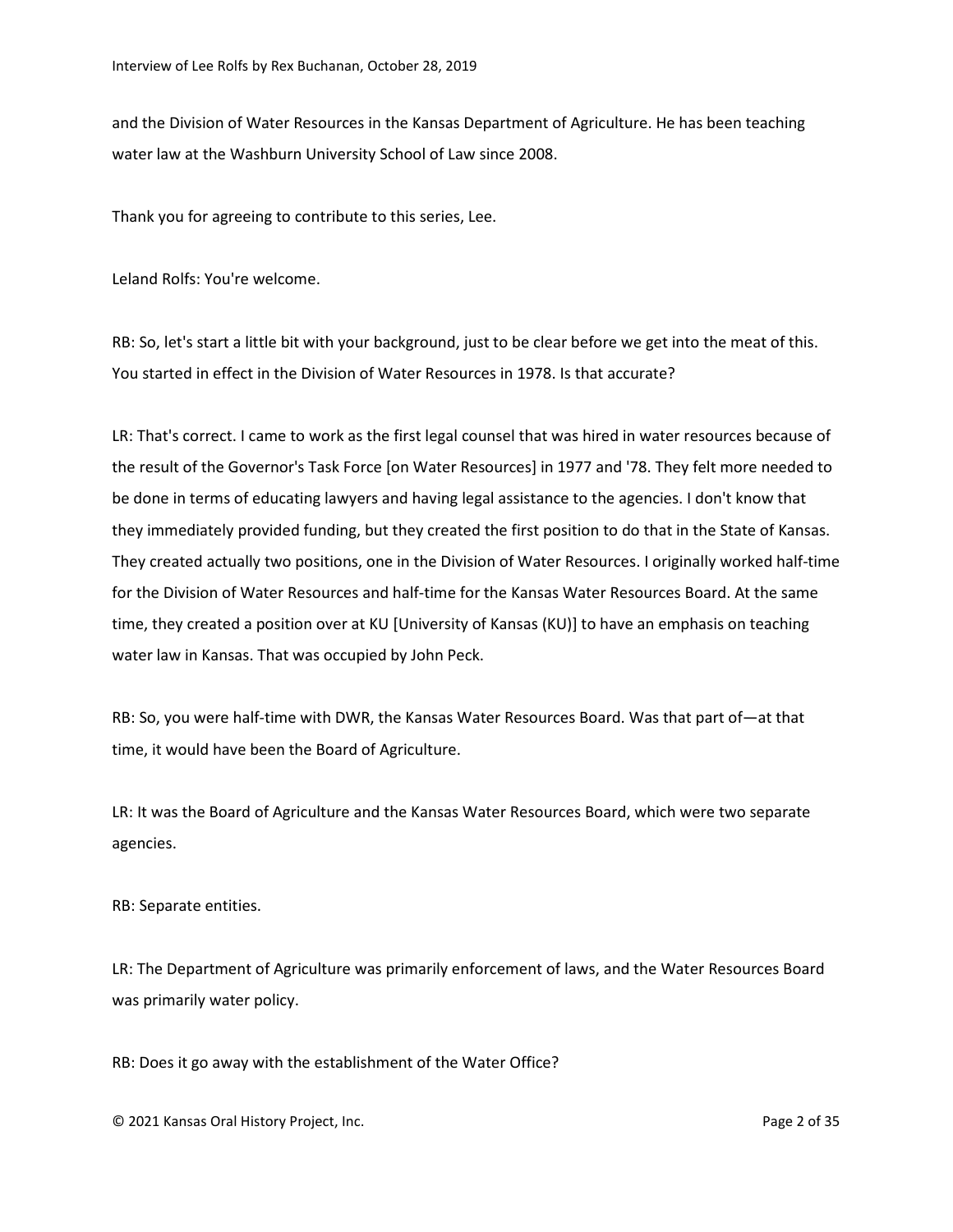LR: It went away, and it was replaced by the Water Office and the Kansas—it escapes me—I'm trying to think—the Water Office was the staff part of it.

RB: Basically, the Water Authority.

LR: The Water Authority. Those two entities replaced the Water Resources Board.

RB: When that took place, did you then go to DWR fulltime, or did you stay in that legal role for both of those entities?

LR: It was originally intended to be a one-year thing, that I would work half-time for each one. Then because the Division of Water Resources used so much of my time, more than half, they sort of let it go informally for two years, and I worked more for the Water Resources Board the second year. Then after that, I no longer worked for the Water Resources Board.

RB: So, was the assumption of making that temporary in the beginning, that there was just so much new in terms of creation of Groundwater Management Districts, all of these different acts that were going on that they needed that legal expertise for a little while, but then they might go away?

LR: They were just in the process of formulating the State Water Plan and implementing some of the things. I think they thought that my assistance was needed to deal with that in the Water Resources Board.

RB: I guess this sort of strikes me, and we can maybe return to this at the end, in an awful lot of cases in Kansas, water is informed by science and ag[ricultural] economics, but the role of law looks to me like it's just as important as any of those things in this whole process.

LR: I think so. I guess originally state water planning was part of the Kansas Board of Agriculture, and because things in the enforcement realm always seemed more urgent than planning, all the resources from planning kept getting sucked into the enforcement. People wanted permits. People wanted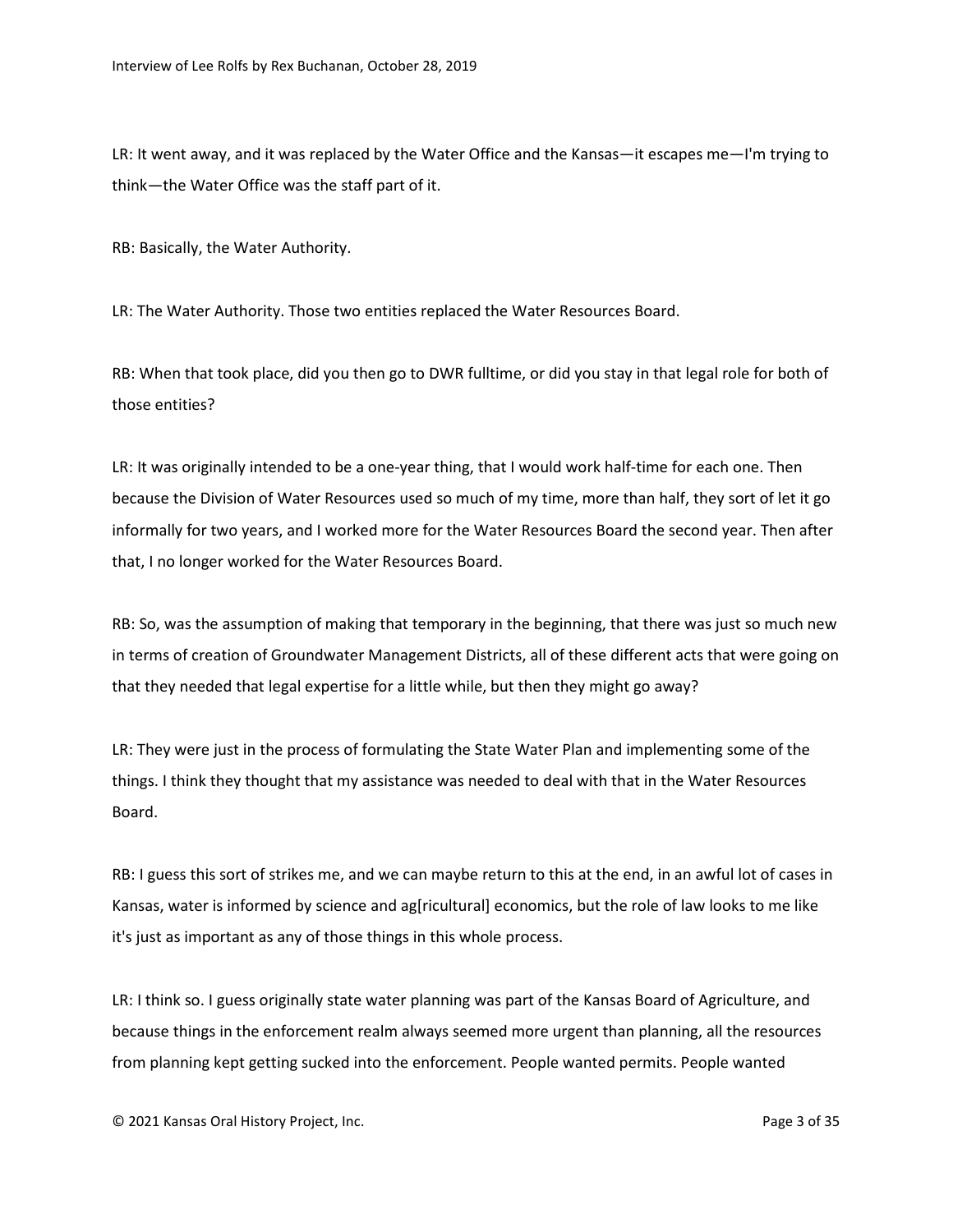enforcement of their water rights, those sorts of things. So, they decided to separate the two and create a separate planning agency.

RB: When you first started there, were you dealing primarily with enforcement issues or were you dealing with the law behind the rules and regs [regulations (regs)] that got that enforcement— "started" isn't the right word because it would have been enforced all along, but you know what I mean. It really becomes a much bigger deal in terms of enforcement in the late seventies. So, were you sort of helping establish that machinery to do that or were you actually engaged in the nuts and bolts of enforcement itself?

LR: Well, both. I was involved in enforcement right away in various ways. But when I first came there, the way Chief Engineer Guy Gibson operated was he was reluctant to put things in writing—his policies, procedures, his regulations. In fact, when I came, there was basically—I think there were eight regulations that covered two-and-a-half pages. Those were fairly recent.

Gradually, as time went on, he sort of changed his mind about that and decided that he would have more written policies, more regulations. That was one of my primary goals through my whole career, to fill in the gaps in the Kansas Water Appropriation Act and add a lot more detail.

RB: It must be interesting—in effect, Guy [Gibson] is your client, if you want to look at him that way, to have a client who doesn't want to put things in writing. That's a pretty incredible statement, considering what state government does, especially in the water world, where those rules and regs are kind of the life blood of what people do.

LR: Absolutely. I think in general, in any kind of system, people like knowing what the rules are, whether you're playing football, or whether you're having a water right. They like them to be clear, fair, and understandable, and all of those things.

RB: What were the big enforcement issues in those early years?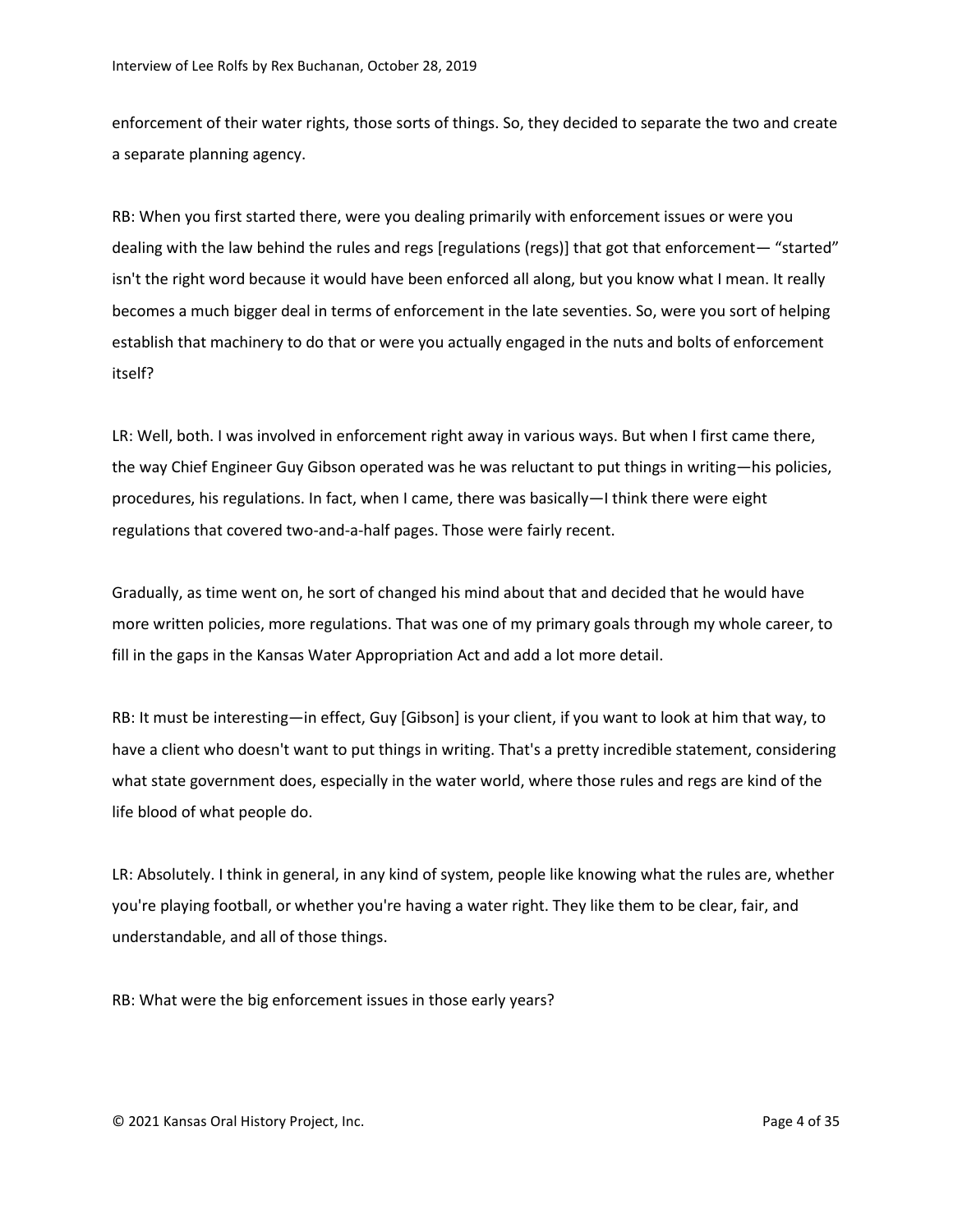LR: The first ones I remember had to do with water structures actually. There was a lot of controversy in Stranger Creek. Stranger Creek kept flooding all of the time. There were some plans formulated to deal with it. I can't remember whether they were [U.S. Army] Corps [of Engineers] plans, but they were going to put some watershed dams in the basin. As most of those projects go, some people are for it, and some people are against it. They couldn't ever get enough momentum to get a watershed district going to help stop the flooding. There were also some plans for some levees and that sort of thing. That was early on, one of the projects I worked on.

RB: What about on the groundwater side in terms of enforcement? Back in those early days, there wouldn't have even been a requirement for metering.

LR: True.

RB: This is back in an era when you're really making a transition from this era of water plentitude to sort of then applying the legal system to the recognition of limited resources. Is that a fair statement?

LR: Well, there became concern in about 1972 about the amount of water that was being used, primarily from the Ogallala [Aquifer] in western Kansas. That's when the [laws authorizing] Groundwater Management Districts [(GMD)] were passed. The people in western Kansas said, "We need to do something to slow down development, to regulate what's going on." At that time, the Water Appropriation Act was not mandatory. There was no criminal penalty. It was not illegal to drill a well without a permit. Most people did because they could get protection. They would get a priority in the priority system. Most people did file, but finally in 1972, the districts started formulating policies about how many new wells could be permitted, and that slowed that down.

Finally, in 1978, when the Governor's Task Force [1978 Report of the Governor's Task Force on Water Resources] said that this ought to be mandatory, that's when KSA 82-728 was passed and said it's illegal to use water for nondomestic purposes without a permit.

RB: One of the arguments you will hear throughout western Kansas even to this day is that places are over-appropriated. There's too many water rights for the amount of water that's out there. One of the

© 2021 Kansas Oral History Project, Inc. Page 5 of 35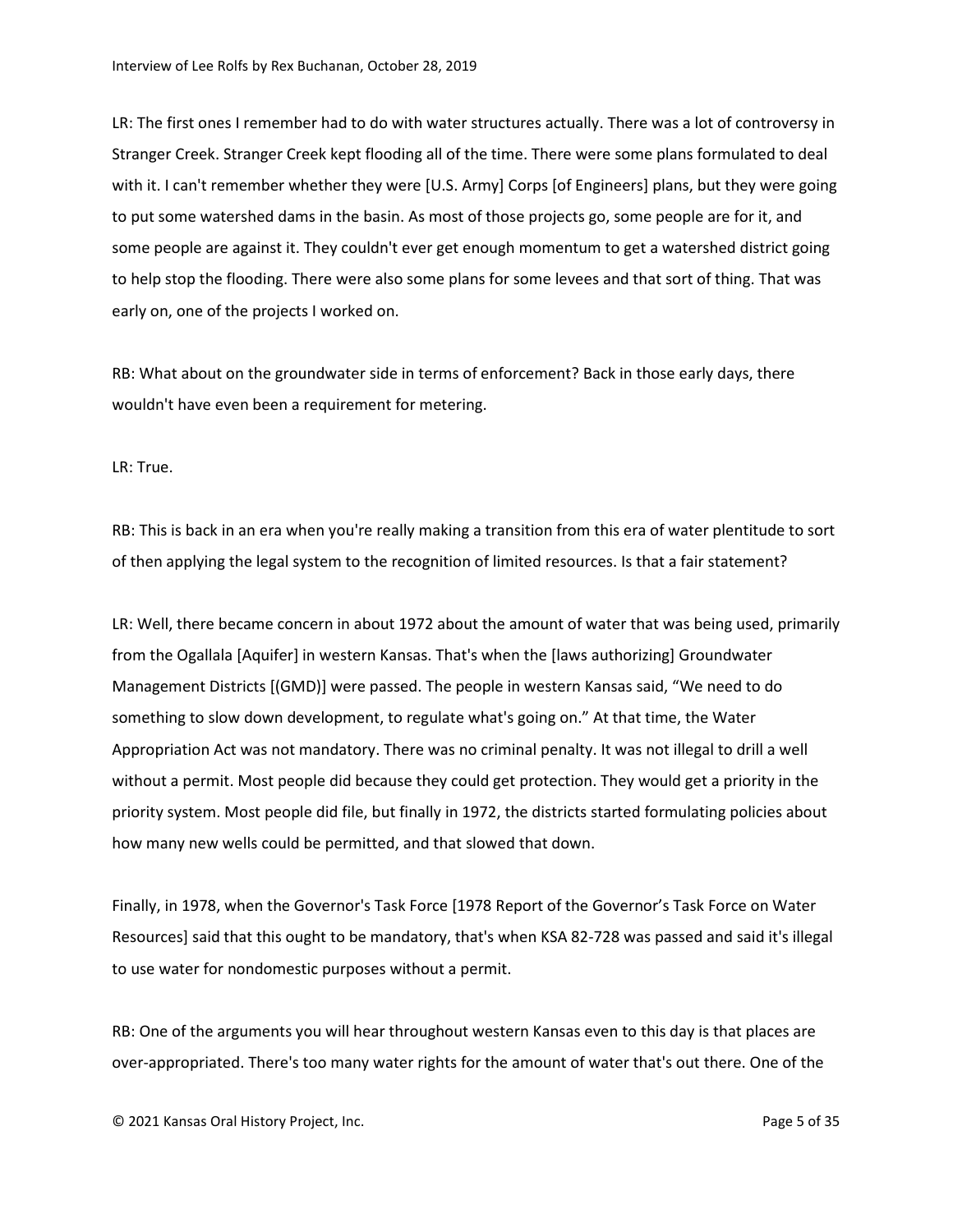arguments that the locals will make is, "Well, they gave us too many water rights. It's not our fault. We asked for the water rights, and they gave it. If we're over-appropriated, it's the state's fault." What do you think of that argument?

LR: A lot of development started occurring—this is before my time out there, but in the late sixties, early seventies, and by the time the districts got organized, that in-place policies decided how fast they wanted to mine the Ogallala [Aquifer], some areas were extremely heavily developed. There were other issues going on. There wasn't enough data to even know how much water was out there or how fast we were using it. Water rights, as you mentioned, weren't metered. There was some water reporting system, but it was not comprehensive by any means.

RB: So, in some respects, it was a function of maybe not knowing what all was going on, but also maybe sort of a mindset as well, in terms of what was important or what wasn't.

LR: Right. In any individual farmer/irrigator's self-interest, drilling wells is a good idea.

RB: Going through the system so you're in line for a water right is a good idea, too. Clearly, is there a sense that when Guy [Gibson] was Chief Engineer, that he wasn't harder on people in terms of those additional water rights? Or is it just a function of the way things worked?

LR: I think there was a change. Originally the Groundwater Management District was asked for by the local western people, they wanted more controls. They wanted a system in place to slow down and stop or reverse development. I think Guy Gibson at that point in time was more reluctant to do that. He was not really in favor of that.

Now, as time went on, the roles flipped. Guy Gibson and later David Pope were much more interested in regulating and slowing down and reducing development. And the districts went the other direction. They weren't as interested in—they had stopped development, but they were unwilling to take the next step and maybe come up with more controls.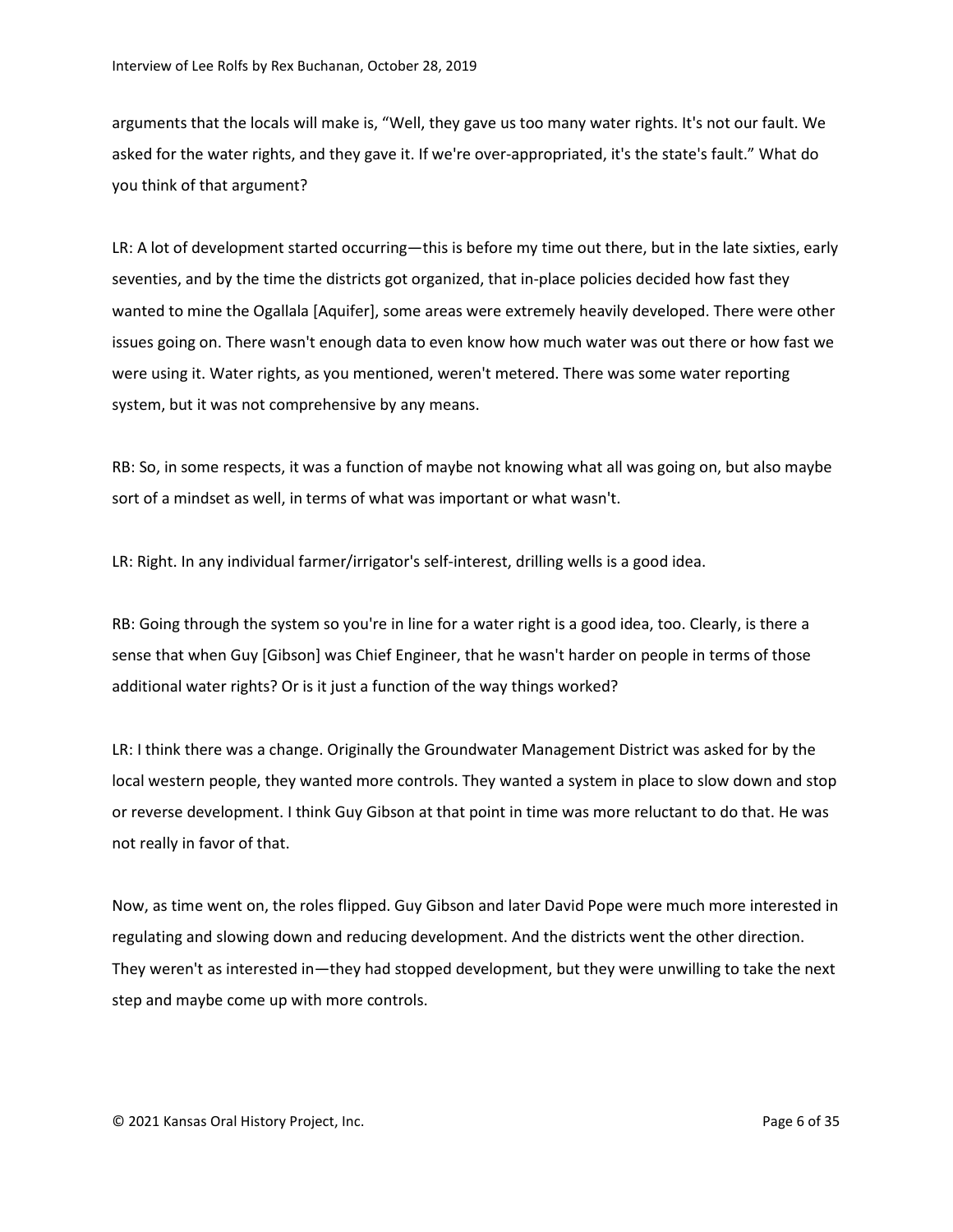RB: Let's continue to talk about groundwater. Then we'll make a shift to surface water. That's obviously a big part of your story. On the groundwater side, when Guy [Gibson] leaves, and Dave Pope comes along, and then there began to be more of these various instruments that people apply to groundwater depletion. How involved were you with the development of, say, IGUCAs [Intensive Groundwater Control Area] or any of those other instruments that Dave [Pope] begins to use? Was Dave the first person to use those?

LR: You're going way back in my memory. I think McPherson IGUCA was the first one. It had to do somewhat with pollution down around there, and it was a water shortage area. I think that was the only one in place before I came. The rest of them, I was involved, I think in all of them that are in existence today. I think there are seven or eight, something like that.

RB: At least. There may be a few more than that. Most of them—they're not water quality issues. They're water quantity issues.

LR: Primarily, yes. I think the McPherson [IGUCA] was related to both.

RB: Were you involved with this implementation of those things then?

LR: I participated in the hearings on those.

RB: How did those go down? Today we haven't had a new one for a long time. You occasionally hear a little conversation about it, but you don't get a lot of conversation about them. They're not real popular in my sense with the locals. I think that is a fair statement. Were they at the time? How were they viewed at the time?

LR: Well, it is varied, and over time, it has changed also. One of the first ones was the Lower Smoky [Hill IGUCA] below Cedar Bluff Reservoir. The hearing lasted less than a day. I'm not sure any attorneys showed up. The presentations were made, decisions were made, and Chief Engineer Pope closed the area to new appropriations. He cut back people to what K State [Kansas State University] said was a reasonable quantity of water for irrigation in that area. Previously it had been eighteen inches. I think he

© 2021 Kansas Oral History Project, Inc. Page 7 of 35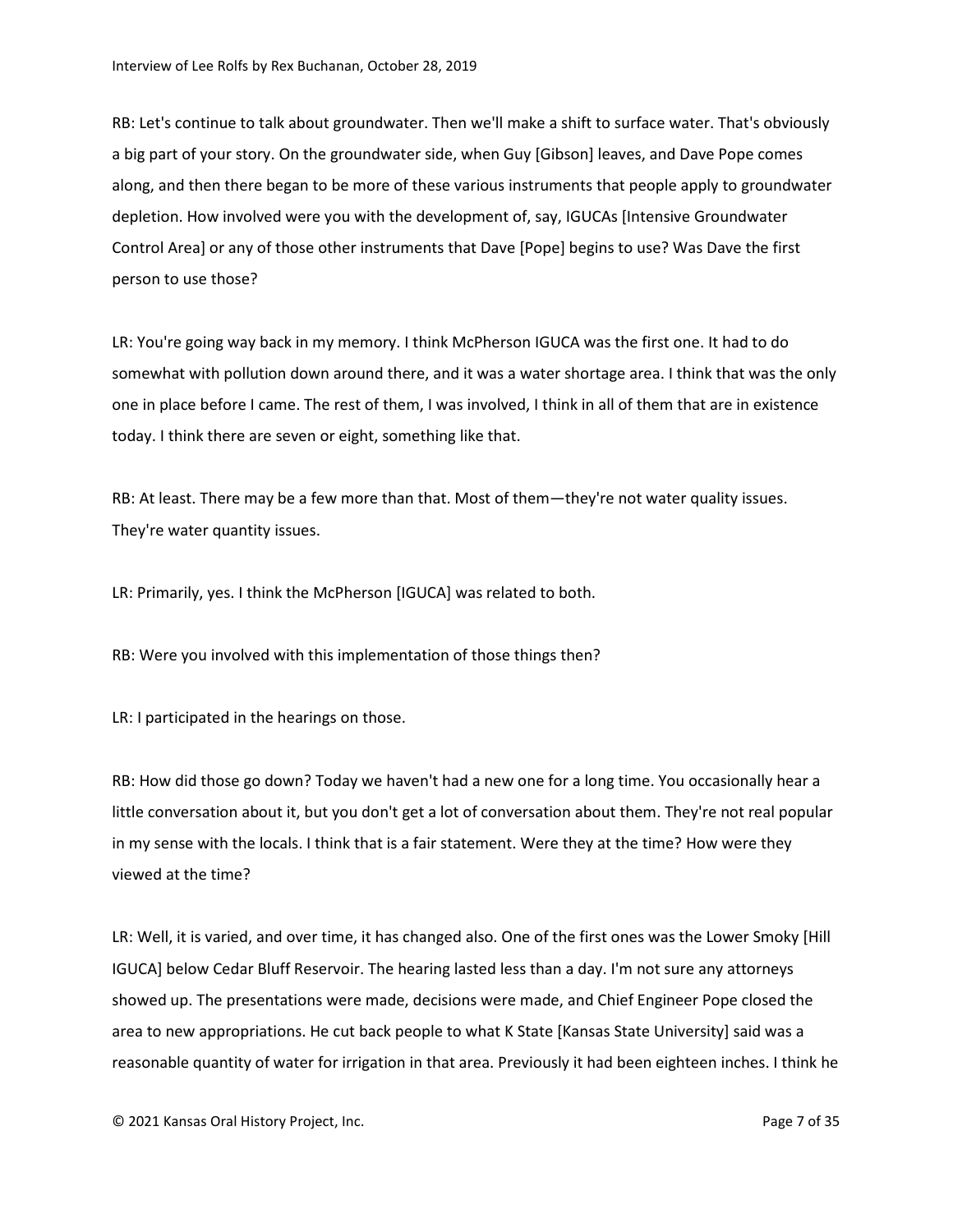cut them back to sixteen or fifteen and only on active acres. He ordered meters on everybody, which was fairly new at the time. That was kind of the end of it. There were no appeals, no anything.

Then if we sort of fast forward to the Wet Walnut Cheyenne Bottoms, things went totally the other way. I think there were something like eleven attorneys, twenty-one days of hearing. I was not involved in the hearing phase of that because I was in California in trial. I think it ended up being about a 115-page order and involved cutting people back over strenuous objections. It was kind of interesting to me anyway. I'd been in California in trial. I had not been involved in the hearings at all. I came home. My former attorney Rebecca Liggett said, "I'm quitting. I'm going to Washington D.C. and be an attorney there." David said, "Here's all the information for the hearing. You write up the order." So, with a lot of assistance from DWR staff, we got the order written. It was about 115 pages.

Then I had to go back to California. Then I hired Connie Owen who currently does some contract work for hearings. She was new. Six hours after the order got issued, it got appealed in District Court. I said, "Welcome on board, Connie. Go defend this."

RB: That's pretty incredible to go from the Smoky and doing something in a day to the process that you talked about. And the process you talked about doesn't even take into account—I know Dave [Pope] went out there fairly regularly, had lots of meetings, tried to develop a consensus about where should we go with this.

LR: Absolutely. That's kind of where they are in Quivira [National Wildlife Refuge (Quivira)] now.

RB: Right. In retrospect, I would say that almost everybody I talked to considers though that Walnut [Creek] IGUCA a success story.

LR: Absolutely.

RB: Both in terms of process and end result, as they look back on it now, after several decades.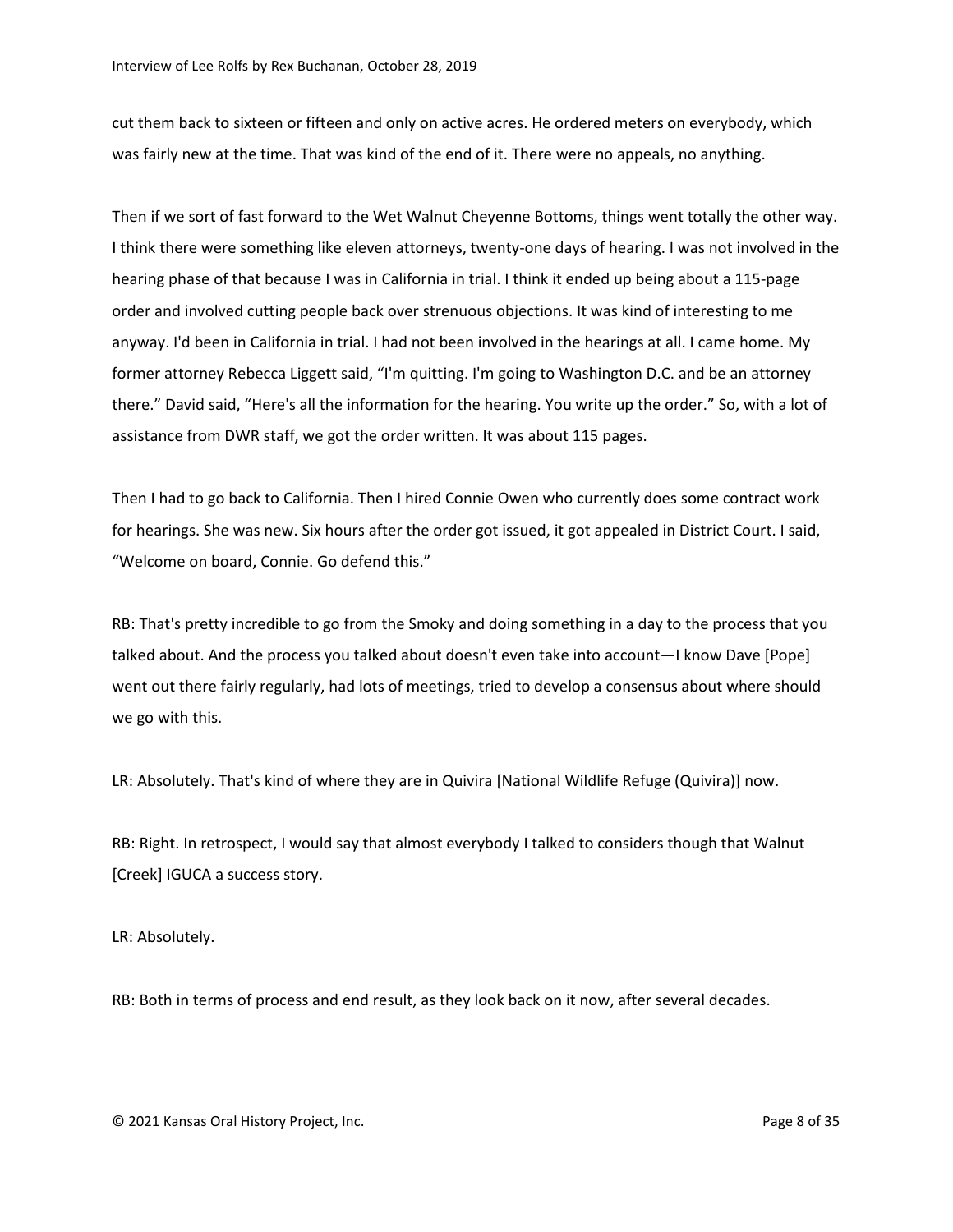LR: Several things happened. David Pope said, "I think we need to check in on this." He created a taskforce to meet annually to review what's going on, water levels, usage, problems, anything. They met, I don't know, fifteen, sixteen times and never made any real major changes to the fundamental concepts.

RB: Which is pretty incredible, under the circumstances.

LR: Yes, it is.

RB: And yet, having said that, as you look at that IGUCA, which looks like a success story, Quivira is a very similar situation that's being dealt with today. Occasionally people raise the specter of an IGUCA. Maybe they talk about it seriously, but I don't get the sense that that's the road that we're going down, if we're going down any road at all at this point.

LR: Originally the people that ran Quivira realized—they saw what happened at Wet Walnut and said, "We'd like to come up with our own solution" and started working on it. Groundwater Management District was involved. I don't know when that IGUCA was. It was '95?

RB: Quite a while ago. That sounds right.

LR: Somewhere in the early nineties, I think. They still haven't come up with a solution for Quivira. They're still working on it.

RB: Now we've shifted gears a little bit to groundwater or surface water interaction. Let's talk about surface water issues. Then we'll come back to groundwater-related stuff here at the end. Just as somebody who looks at your career from the outside casually the way I do, *Kansas v. Colorado* seems to me like the story of your life.

LR: Well, twenty-five years of my life.

RB: How did that wind up in your lap?

© 2021 Kansas Oral History Project, Inc. Page 9 of 35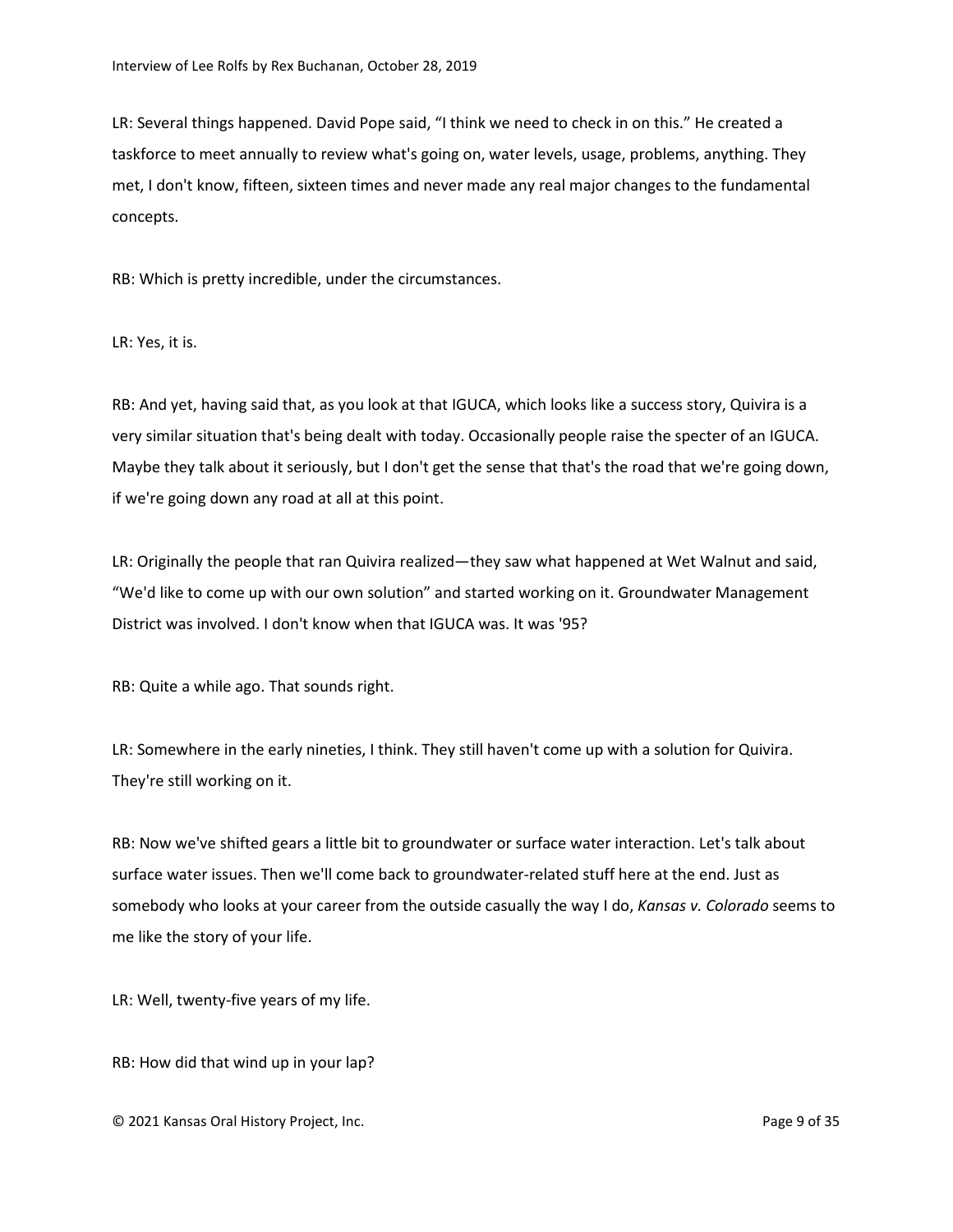LR: I started with the Division of Water Resources in August 1978. In the position I was in, I went with Guy Gibson at that time, and the rest of the staff went to, as representatives, to all the State Water Compacts, all four of them. Our Kansas River compact between Kansas and Colorado was one of them. We went to those meetings.

At about that time in the late seventies, water flow in the Arkansas River was dropping off dramatically. Colorado was continuing to develop on their side. Finally, it came to a point, we had some internal investigations. We made a lot of complaints to the Compact Administration saying, "Hey, you're taking some of our water," and ultimately Colorado balked. The Compact Administration can investigate some things, but it takes a unanimous action of Colorado and Kansas to take any action. Well, Kansas kept saying, "Hey, we need action." Colorado said, "No, we don't," and that's pretty much the way it went. Administratively, we weren't getting anywhere.

RB: When do you begin to talk about a legal remedy? I realize a compact is a legal remedy, but outside of the compact legal remedy, I guess. It may not be the best way to put it, but you know what I mean.

LR: You're straining my memory on dates here, but I think—

RB: That's part of the point.

LR: Mid-eighties, '86, somewhere in there, we hired Spronk Water Engineers out of Denver to do an analysis and try to get some information. Colorado kept saying, "You don't have any specific information that we're harming you and that we're doing bad things." We hired them. Finally, we got enough data to start thinking about we needed to do something.

RB: And this is mainly data on stream flow?

LR: Well, it's data on water usage—how much water the basin is generating. What is Colorado doing with it? How much is getting to Kansas? How much should get to Kansas? The compact doesn't just say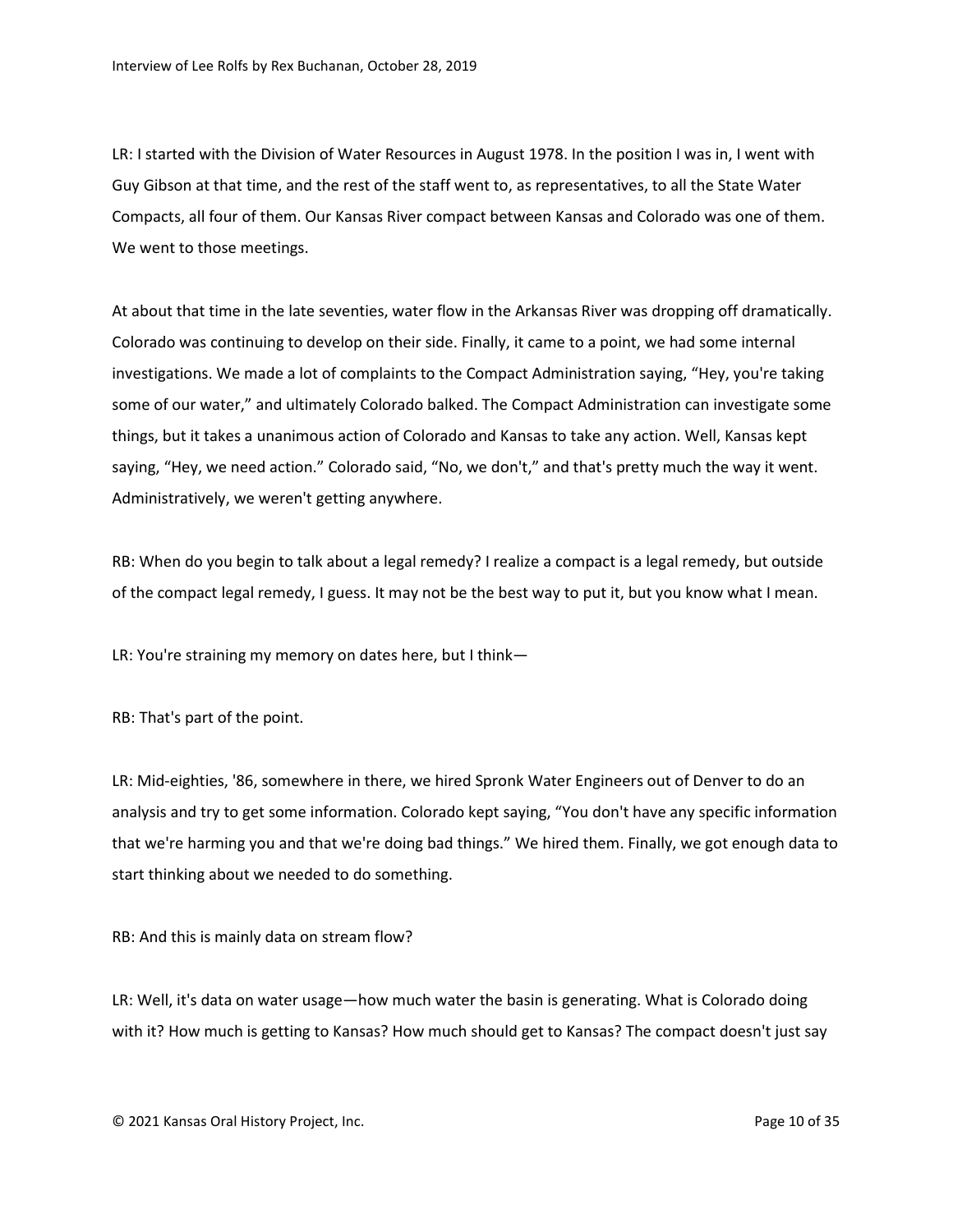Colorado gets a 100-acre feet and Kansas gets 50-acre feet. It's not designed that way. It's designed on percentages.

RB: Is it taking into account the stream water—surface water/groundwater interaction issue? Clearly there's ditch irrigation on both sides of the border. Does the compact also take into account, or did you all take into account, the impact of alluvial wells up and down the river?

LR: The compact does not specifically mention groundwater. Even in the litigation, when we raised our complaints, Colorado never raised that as a defense.

RB: Okay. So, there's pretty early on recognition of that groundwater/surface water connection.

LR: And the basic problem was post-compact wells in Colorado impacted the flow of the river. They just continued to drill and drill and drill.

RB: So, when do you actually file that lawsuit? For some reason, I was thinking '85. I may not be remembering this right.

LR: I think we filed December of '86, maybe. I can come up with that information.

RB: We can track that down. What happened then?

LR: Well, the first thing that happened, just a little procedural history. Any dispute between two states can only be decided in the United States Supreme Court. So, the only place that you can file the case is in the United States Supreme Court. So, we filed in the United States Supreme Court.

Then the Court gets to say whether they're even going to hear the case, and many cases they reject. First, we had to convince the United States Supreme Court to take the case. We had to file a Motion for Leave to File, which is to get permission. So, we did that. Of course, Colorado opposed it. Colorado said we hadn't exhausted our administrative remedies, and they weren't hurting us, and they were wonderful. But eventually the Court accepted the case, and they appointed a special master, which is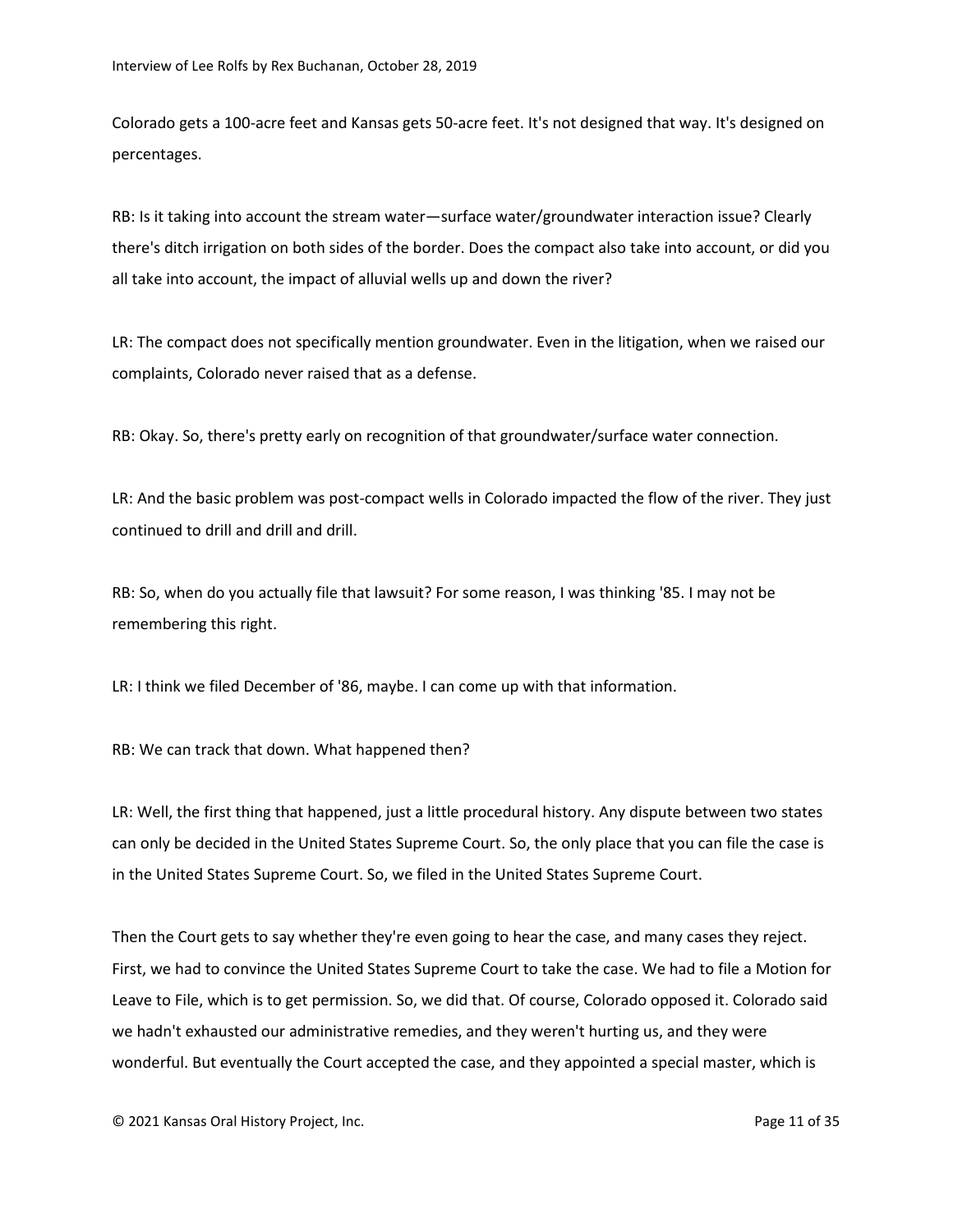sort of like a judge. The US Supreme Court, all nine justices aren't going to sit there and hear this case for years and years. So, they appoint somebody to do that job, to make a record and make recommendations to the Court, both legal and factual.

So, they appointed Wade McCree, who was in Ann Arbor, Michigan, I think, somewhere in Michigan. We had a meeting, a preliminary hearing with him. About a year later, we got a notice that he died very suddenly. He wasn't that old, I can't remember, sixties maybe. So, they had to appoint another special master. All this takes time.

Then they appointed Special Master Arthur L. Littleworth, out of California, with the firm of Best Best and Krieger, to be special master. So, he started holding hearings in Pasadena [, California]. We switched gears from Michigan out to Pasadena.

RB: How long does this go on?

LR: Well, the trial, I'm trying to think when the trial started, early '90. There was a gap of four or five years after we filed while we did all the work, put the case together, to get the data from Colorado. That was one of the major problems. Colorado said, "You can't prove that we're hurting you, and we have all the data, and you don't, and we're not giving it to you."

RB: When you said there was a trial, it's an actual lawsuit of *Kansas v. Colorado*, only instead of going in front of a standard jury, it's going in front of a special master.

## LR: Right.

RB: Is that special master than making the determination of who wins and who loses? Does he make a recommendation to the Supreme Court? How does that work?

LR: He creates a record. It's in the form of reports to the Court. Then he makes a recommendation both as to the law and to the facts. Then it's totally up to the [U.S.] Supreme Court, whether they follow that or not. They can do anything they want.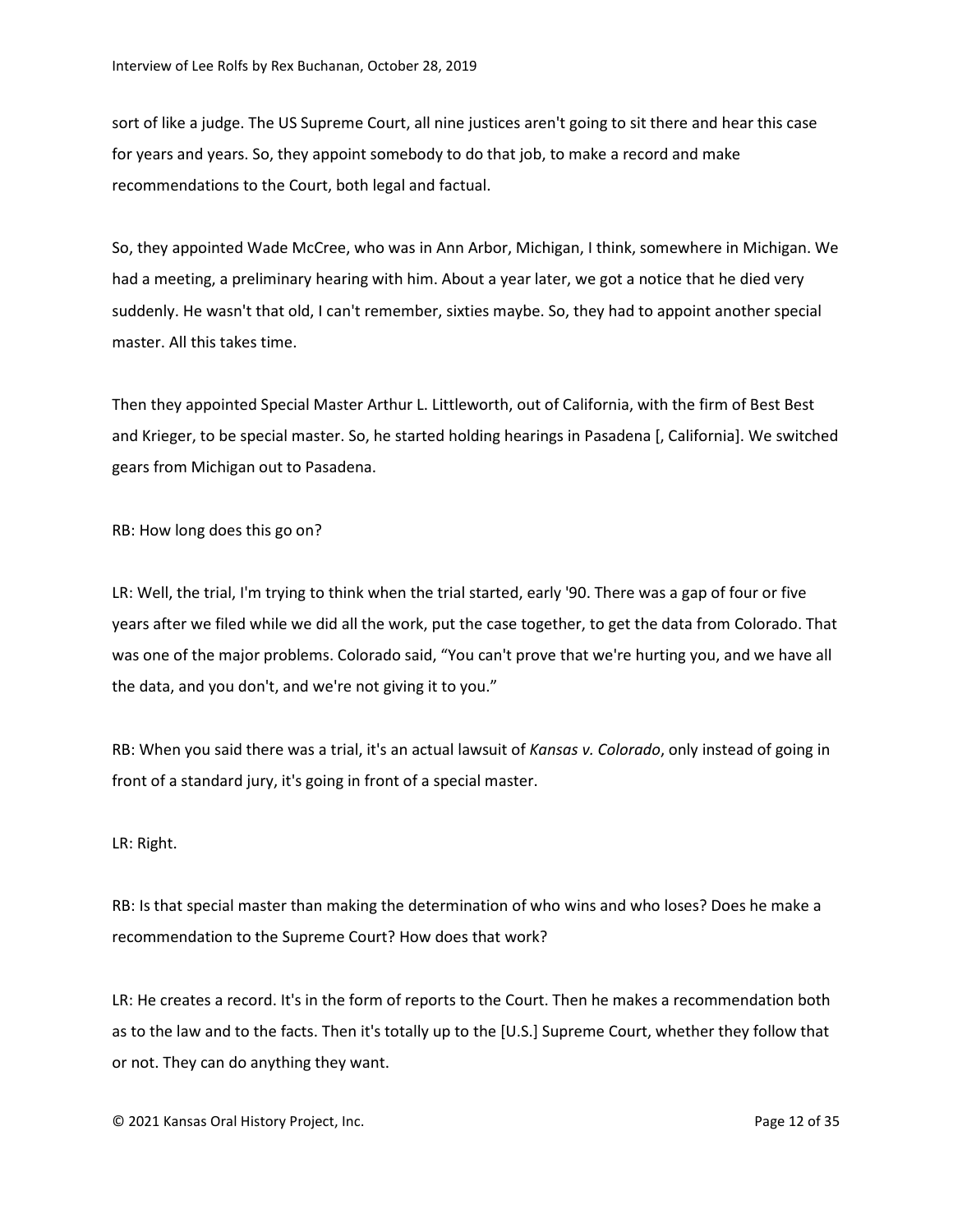RB: How long did that whole trial phase take?

LR: I think it occurred over three to four years, the actual trial part of it. We spent 270 days in the courtroom in Pasadena.

RB: So, then a recommendation is made to the [U.S.] Supreme Court. How long does it take for them to rule?

LR: There were actually a series of recommendations. There were five separate reports the special master sent to the Court. In each case, the Court can decide whether to hold oral argument, or whether they—what they want to do. On each recommendation, they take an action. We have five reports.

RB: And those are staged over time?

LR: They were over time, yes. We sort of bifurcated the hearing with first started are they guilty, and then secondly what are we going to do about it if they are.

RB: Just as an outsider to not just this lawsuit but to the legal process in general, it's always really hard for me to understand the timeframe that we're talking about. We talk about geologic time. It sort of feels like what was going on here, at least from a distance.

LR: I think so.

RB: If you're involved with it, it probably makes perfect sense to the people involved with it. To outsiders, it's kind of head scratching.

LR: The problem was so complex. There had to be a computer model developed to look at stream flow in Colorado, irrigation, everything that has stream impacts, and the data gathering was enormous. I don't know if we developed the technology, but we started using satellite imagery to document irrigated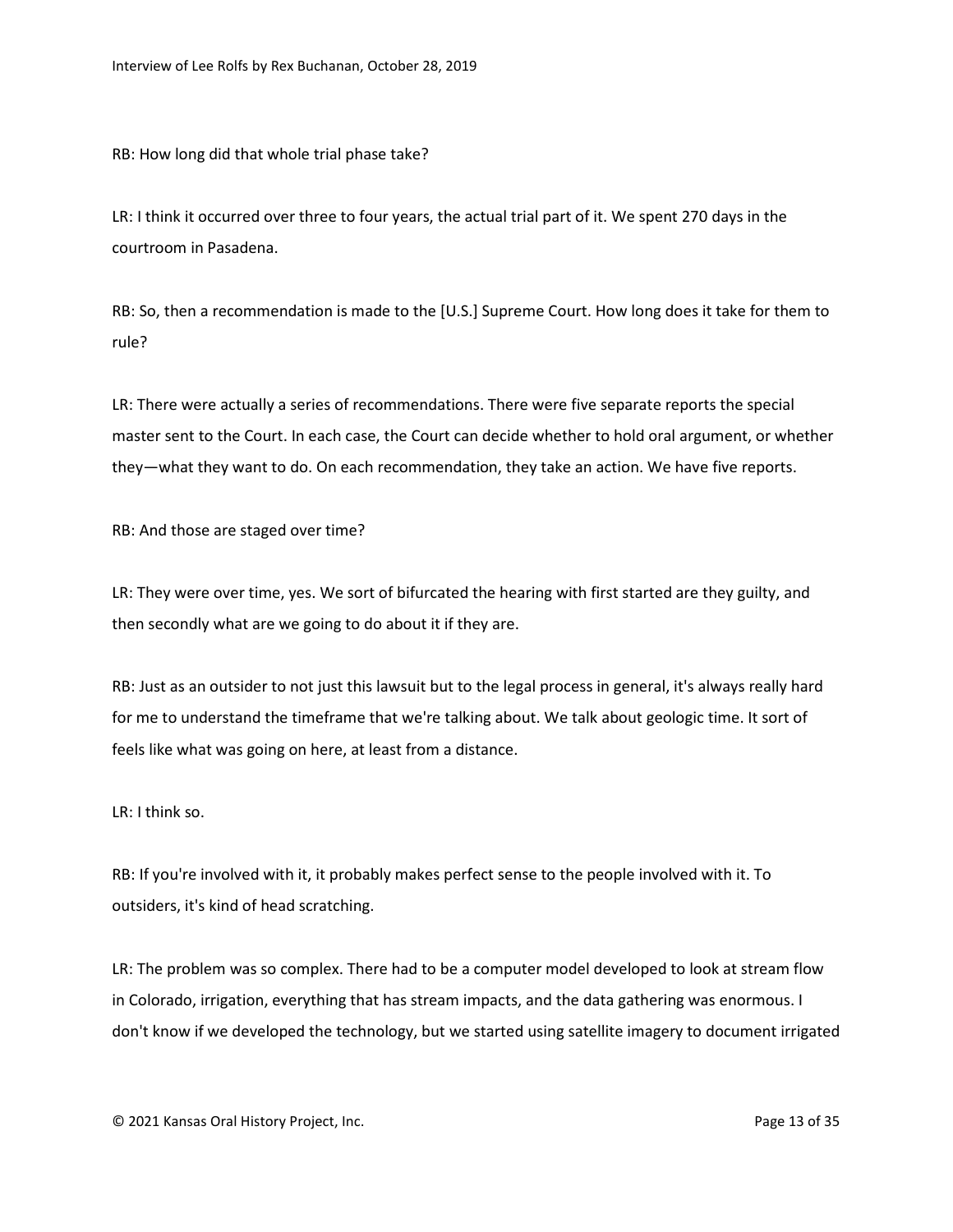acres in Colorado to try to figure out what crops they were growing, how much water was being consumed, on and on and on.

Part of the problem was, we'd hold one phase of the trial, and we'd get an answer on some issue, and then by the time we got to it again, we were three years behind in the data. So, we'd have to update the computer model, get three years more data, put it in the computer model, and then come in and say, "Well, they've also done this and this and this." That just kept going forward in iterations.

RB: When is this resolved? Maybe "resolved" is the wrong word. It does eventually come to an end.

LR: It was almost twenty-five years from the time it was filed until the final gavel came down.

RB: For some reason, in my mind, I was thinking 2005. It would be maybe even later than that.

LR: It was about twenty-five years. I can't recall the exact dates. It was before I left in 2008.

RB: How much of that were you personally responsible for? How much did you farm out to other people? How does that work?

LR: There were many people that worked on the case. The Division of Water Resources provided staff, information, data for Kansas components. Colorado made counterclaims against us. It's hard to imagine how the downstream state can be violating the compact, but they thought we were. None of those claims ever turned out to be legitimate.

RB: I assume you hired other attorneys to help you in this process.

LR: Originally the attorney we hired was Richard Simms from Santa Fe, New Mexico. He was Chief Counsel. He had experience in Texas v. New Mexico case. He had interstate water experience in the US Supreme Court.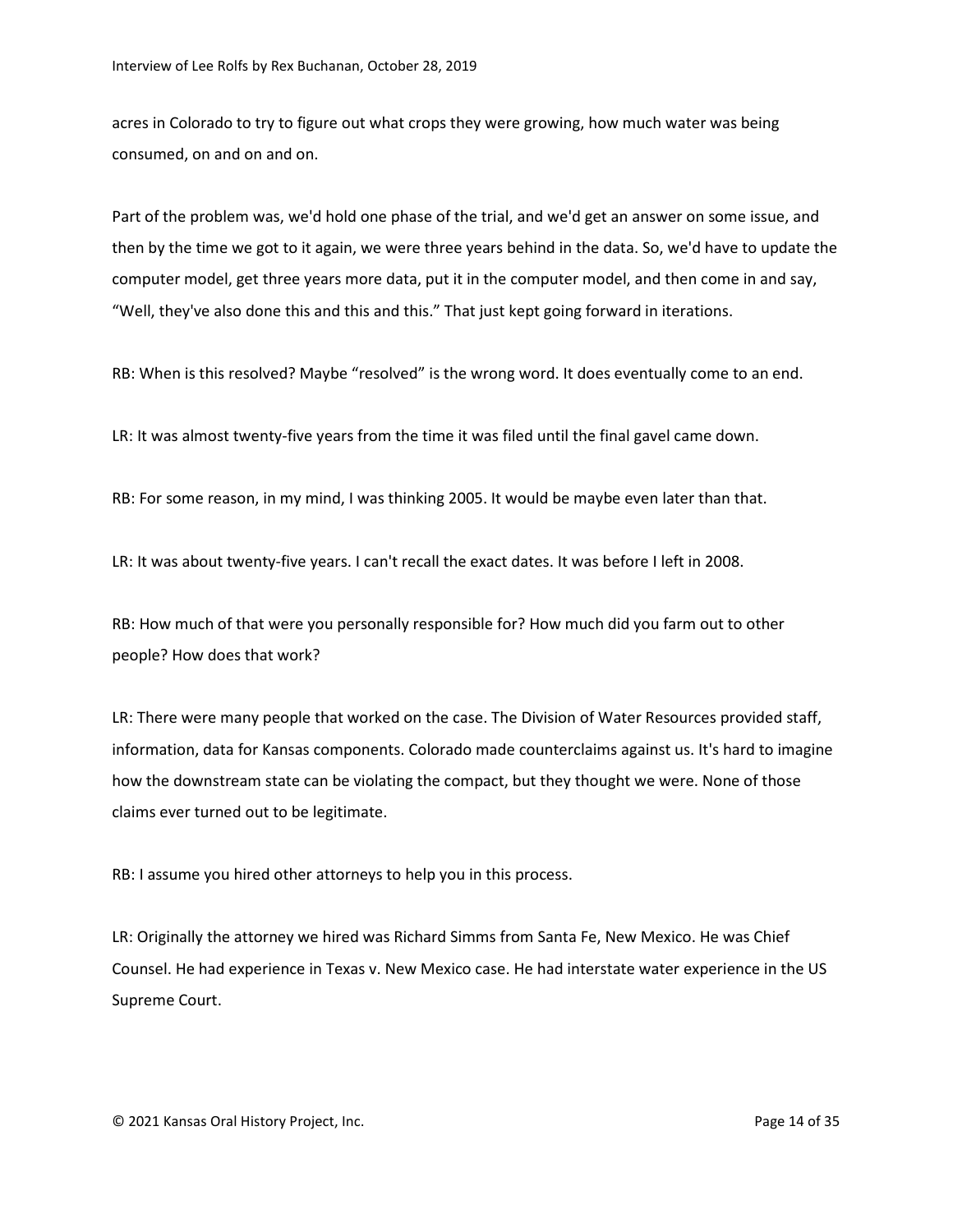Early into the trial, it was taken over by John Draper from Santa Fe, New Mexico, as chief counsel. I worked on it the entire time. There were other attorneys from those two offices in Santa Fe that worked on the case.

RB: How does that work?

LR: We had technical consultants, Spronk Water Engineers out of Denver. We had Steve Larson out of Maryland who was a computer modeler. There were a number of other people.

RB: Who was the point person in all of this? If I had to go find out who was actually in charge, was it you? Was it the Chief Engineer? How did that work?

LR: In the litigation, the counsel of record is in charge. It was either Richard Simms or John Draper.

RB: So, the person in effect you've hired. Were you the one making that decision?

LR: That was made through the Attorney General's office.

RB: So, they're involved in this process as well.

LR: For much of the time, they had one of their attorneys also there. [Kansas Attorney] General Stephan was very involved, and [Kansas Attorney] General Stovall was also involved.

RB: Was it hard to convince people like that, the Attorney General's office—you're living in the water world. They're not. Was it hard to convince them to expend significant state resources to go down this road?

LR: Spending money was kind of out of my wheelhouse. That was a different pay grade to decide. Basically, the legislature made special appropriations to fund the litigation.

RB: So, people understood the significance of the issue in this process.

© 2021 Kansas Oral History Project, Inc. Page 15 of 35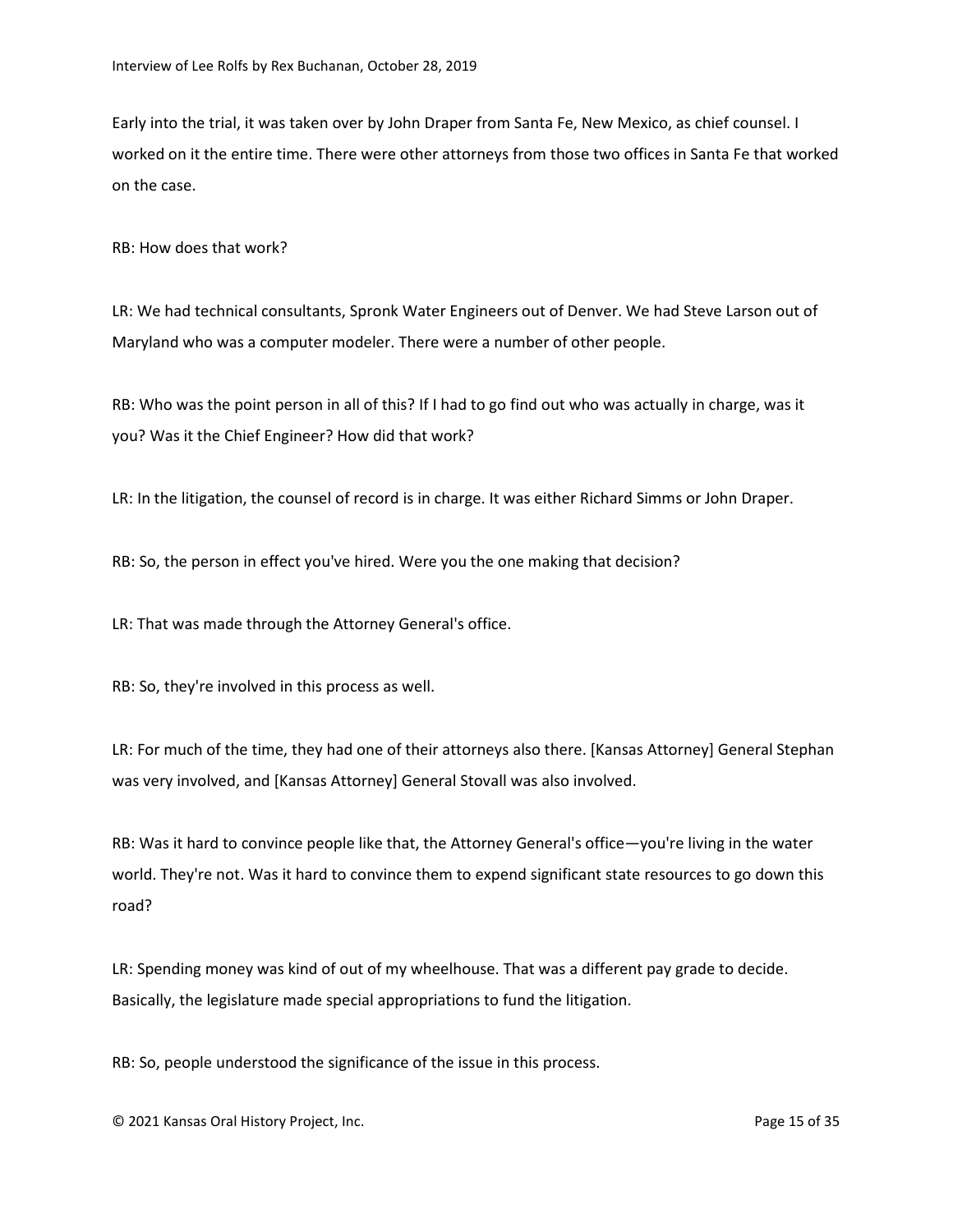LR: The people in western Kansas came in, the Chief Engineer, the Attorney General, all went in and lobbied to proceed with this action. Running interstate litigation is incredibly expensive. I do not know to this day how much it cost. I read in the paper it cost 20 million for the litigation. We recovered more than that. When we initially started, no one had ever recovered money in a contested interstate litigation case on water. That was one of the things we did.

RB: But the real focus, at least in the conversation that I've had with Dave [Pope] over the years, is people wanted recompense. They wanted water. That was the focus, to get water back, being delivered in the river.

LR: When we started, we were just asking for them to quit violating the compact and give us our water every year into the future. It was a year later, after we filed, that the US Supreme Court ruled that money damages were a possibility between two states in a water case. We immediately amended our petition before the U.S. Supreme Court to ask for money damages. We ultimately recovered 34 million, something like that, more than the litigation cost.

RB: As you look back on that today, I would assume that you consider that a success story.

LR: Absolutely. I have statistics about how much water usage changed in Colorado, but we definitely changed the way they did business and used water in the basin.

RB: And water has been and continues to be delivered to the state line, I assume.

LR: Absolutely.

RB: The way it was supposed to be.

LR: According to the compact. In fact, I don't think we've had any compact violations since the litigation has been over. It's analyzed annually based on the computer and the hydrologic institution model and determined whether they're staying within the compact.

© 2021 Kansas Oral History Project, Inc. Page 16 of 35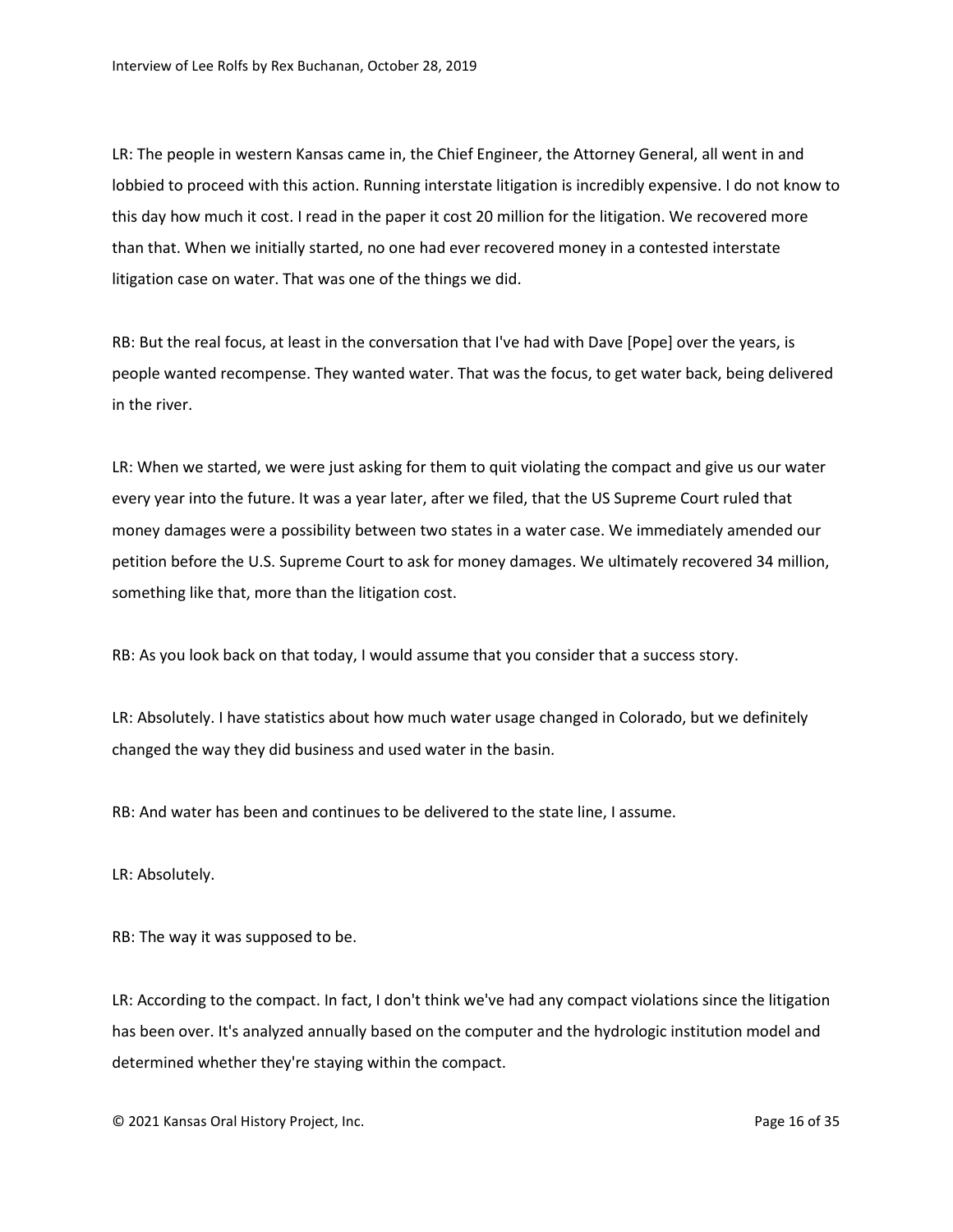RB: And to draw comparison to the lawsuit on Republican v. Nebraska, which seems to just raise its ugly head back and forth all the time, the Colorado lawsuit doesn't do that, right? Is that a fair statement?

LR: I'm not directly involved in either at the current time, but from my understanding, that's true.

RB: One of the stories that I've heard over the years probably from Dave, not so much from you, is just stories about loading up U-Haul trucks to go to California.

LR: That was one of my many jobs. Originally in the case our consultants are in Denver, Washington DC. Of course, a lot of our data is here and in Santa Fe. The trial would go on for three or four weeks. I think three was the longest we ever did. Three weeks at a time. Occasionally we'd take breaks and come back. Originally, we didn't have computers. We didn't have scanned documents. We didn't have all of those things.

## RB: It was all paper?

LR: Everything was paper. At one point, we had seventeen file cabinets of files just in California. So, when we came back, we needed that information to work to prepare for the next trial segment. So, we had to get it back here. So, one of my jobs was we rented a 24-foot Penske truck, loaded copiers, file cabinets, desks, computers, whatever we had on there. I drove them from Pasadena. Usually, I went from Pasadena and then to Santa Fe and then up to Denver and then back to Topeka. I don't know how many times I made the trip, three or four.

RB: There's something about that I just find hugely entertaining. I'm not quite sure why. It doesn't quite fit with my idea of how all of this proceeds.

LR: As time went on, we had more and more scanned documents, more and more computerized stuff. We didn't have to keep doing that. We relied more on Federal Express sending ten boxes home instead of a truck load.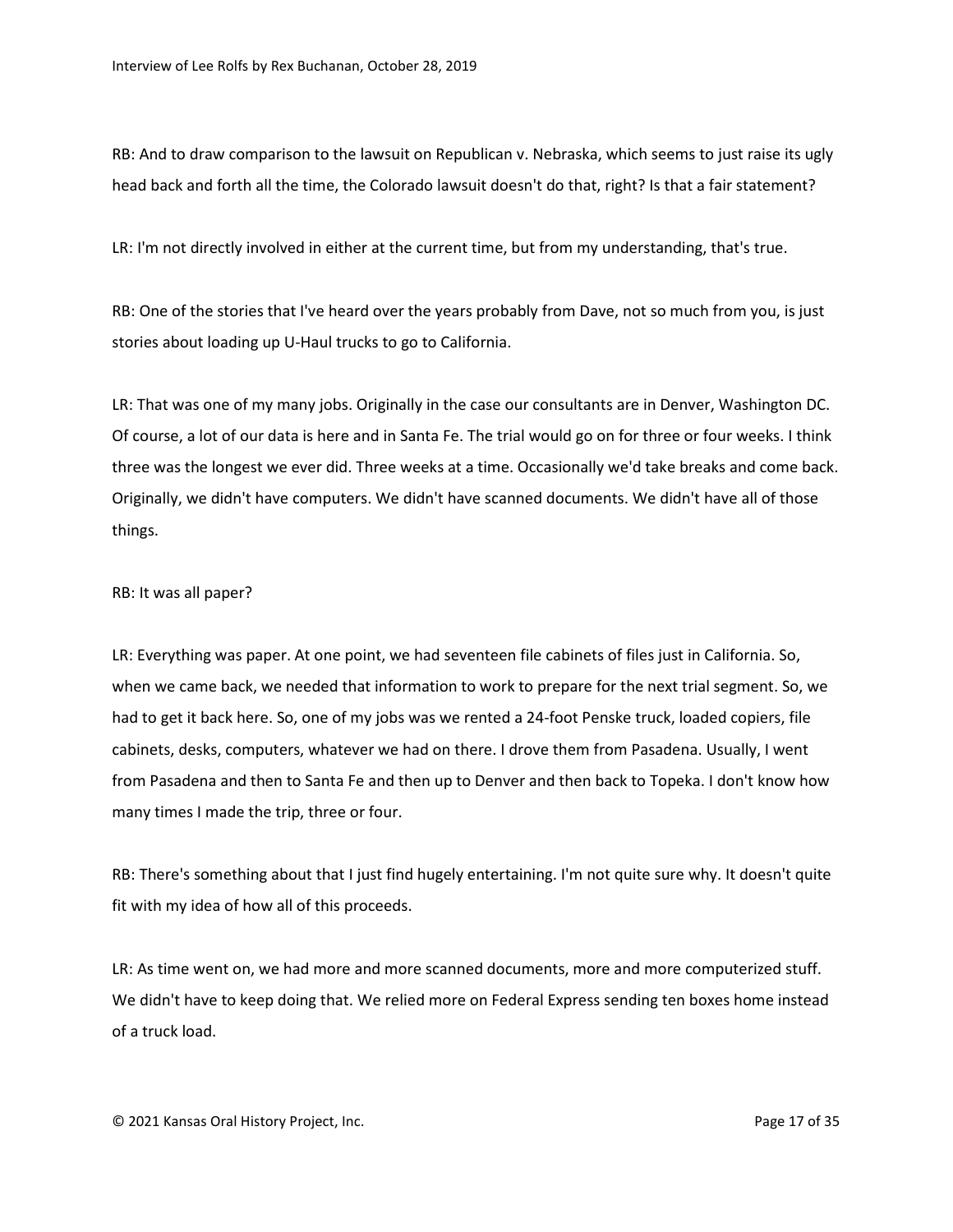RB: Some of the other stories that I've heard over the years is sort of the stress, the toll, the stress in this process put on everybody involved. Can you speak to that?

LR: It was extraordinarily stressful, I thought, and I think most people would agree. Like I said, we spent over a period—maybe three years, we spent 270 days in the courtroom out there. At one point, I figured—I can't remember the numbers now. I figured out that we were spending ten man-hours preparing for every hour in the courtroom. Besides just the courtroom time, there was an enormous amount of preparation time. Of course, we generally worked from noon on Sunday until Friday night, sometimes Saturday morning. We maybe got twenty-four hours off a week. The rest of it, we were starting at 7:00 in the morning and working until 10:00, 11:00 at night. It was just on and on and on.

RB: Isn't this the case that I heard one of the stories about, at least one of the consultants that eventually had trouble in this trial process?

LR: It was our chief modeler [Tim Durbin]. He had developed the whole hydrologic institution model, and he had spent three or four days on direct examination where we laid out the modeling, his testimony. Then Colorado had been cross-examining him for three weeks. So, fifteen days on the stand. We came back Friday night from trial. He had finished the cross. We were getting ready to do redirect, to clean up things that were happening, and I don't think he ever came back to the Residence Inn where we were staying. We never saw him again. Right in the middle of the trial, our computer expert—I guess our computer expert crashed.

He was hospitalized. Colorado screamed and yelled and said the case ought to be dismissed and everything. He was examined by a doctor. [Colorado demanded that their doctor be allowed to examine him, which he did]. Both reports given to the court said he could not continue. The special master graciously allowed us time to redo our case and fix the problems that we had. That took almost a year. Then we went back to trial again. But it was earthshaking.

RB: The magnitude of all of this. Was it hard to convey the technical nature of all of this information to a special master that I assume is a judge versed in the law, not necessarily in engineering or geohydrology?

© 2021 Kansas Oral History Project, Inc. Page 18 of 35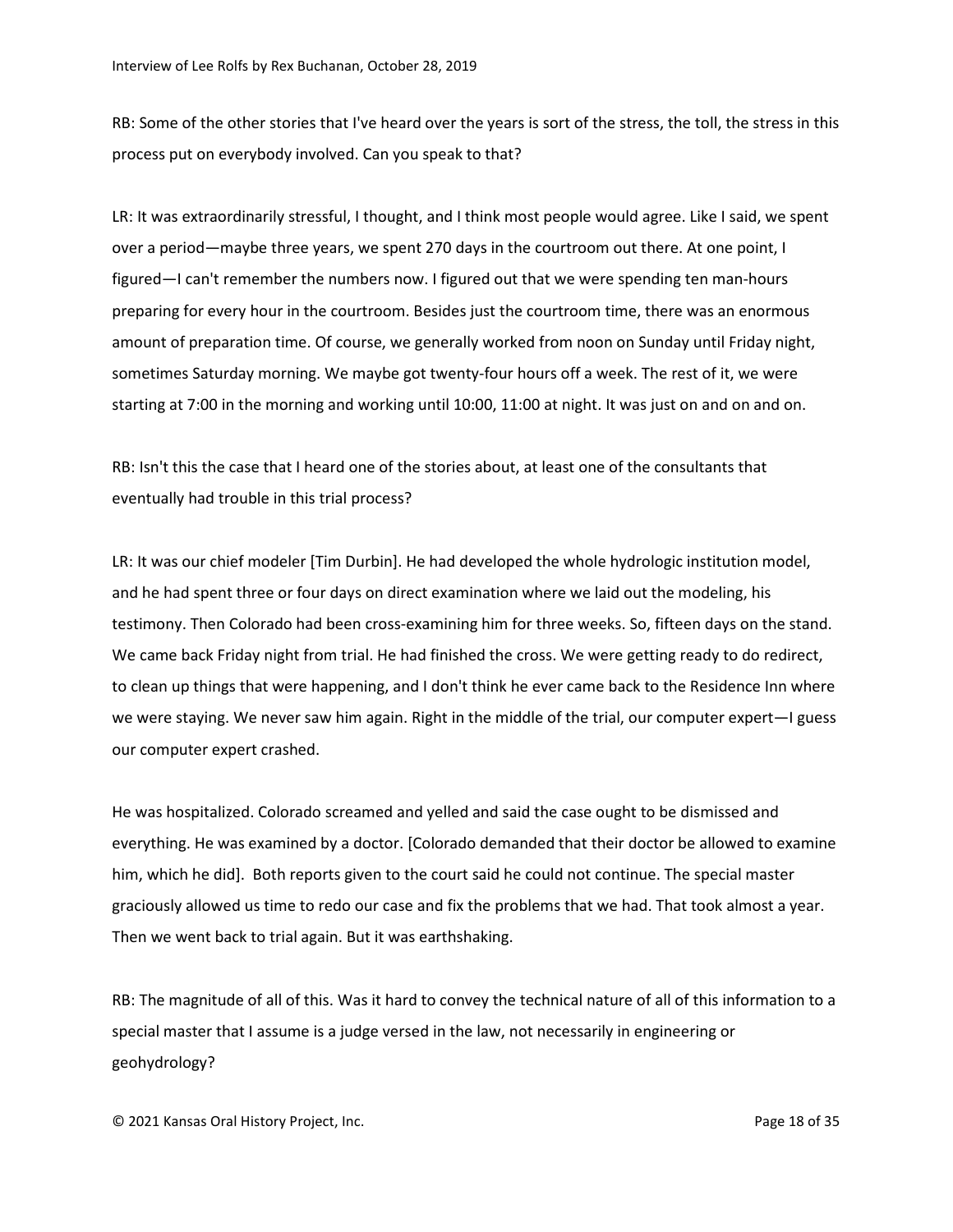LR: Actually, Special Master Littleworth is an attorney with a private firm, Best Best and Krieger in California. Fortunately, he had vast experience in water right issues. California has many of them. He was, I think, involved in the San Francisco Bay Delta hearings, many complex problems. So, he had years of experience in water. He knew the terminology and the law. He was extremely good.

RB: So, given the amount of money and time and sort of personal involvement, was it worth it?

LR: I think it was worth it for Kansas. There were times personally—we were all exhausted, fatigued, and everything. But I think we needed to do it for the state of Kansas. The amount of water coming across the state line in the Arkansas River is not enormous. Our entitlement many years is—I can't remember numbers now, 100,000 acre-feet. It's not enormous compared to the total water use in Kansas. People used to ask me, "Is it worth spending all this money to keep 100,000 acre-feet in western Kansas?" I said, "Well, ask me that question when the Ogallala's dry, how much that 100,000 acre-feet of annually renewable water is worth."

RB: In a part of the world in which surface water is incredibly rare. It's interesting you bring that up because that may sound like a small amount of water, but in that part of the world, it's not a small amount of water. It's one of the largest rivers in the state. It has to have that water. We'll take a quick break in a second, but I do want to say that even today, the magnitude of that lawsuit and the extent of it in terms of time and such that when I talk about the Arkansas River and lack of stream flow today, the first thing everybody says is, "Yes, Colorado is not giving us our water." I always say, "No, that got dealt with. If there's a problem with the Ark[ansas River] today, it's not Colorado. It's Kansas." But that lawsuit made such an impression on the people of Kansas. That's still today what they associate with stream flow.

LR: The primary users of that water that comes across the state line are irrigators.

RB: A lot of ditch irrigation.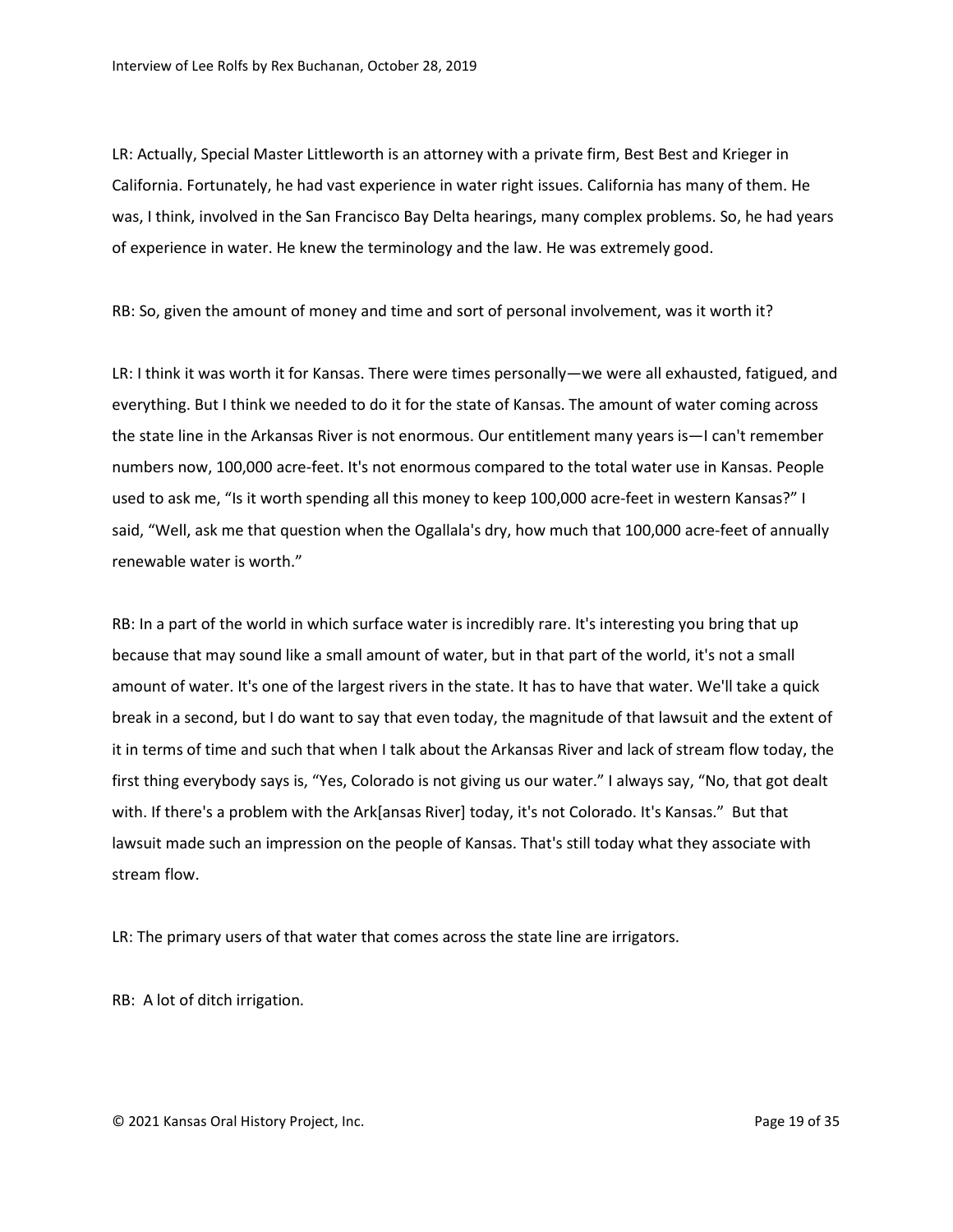LR: Five ditch irrigators, and they have water rights to that water. It's not like Chief Engineer Gibson or Pope or Barfield gave them those water rights. Those water rights were [established] between 1880 and 1890.

RB: Some of the oldest water rights of the state.

LR: Absolutely. That's when they achieved those water rights, which are real property rights. It wasn't the fact that just in the seventies, somebody gave them these enormous water rights. They've been in existence shortly after statehood, actually.

RB: For a long time.

LR: Yes, twenty years after statehood is when they got these water rights.

RB: I'm not sure how well known that is within the state. You guys got so much attention from that lawsuit. It's almost like everything else that's happened once that water hits the state line—I always say it reminds me of that comic strip, "Pogo." "We've met the enemy, and he is us." That's not the way people like to look at it. It's a lot easier to blame Colorado. Why don't we take a quick break?

RB: We're back with Lee Rolfs after a quick break. We've been talking about the *Kansas v. Colorado* lawsuit that occupied a lot of your time. Was that the most important case you were involved with as you look back in perspective?

LR: I would say it's in the top three. It probably is the most important.

RB: What would the other two be?

LR: *Kansas v. Nebraska and Colorado* on the Republican [River] would be one. The F. Arthur Stone case before the Kansas Supreme Court [would be the other].

RB: What's that one about?

© 2021 Kansas Oral History Project, Inc. Page 20 of 35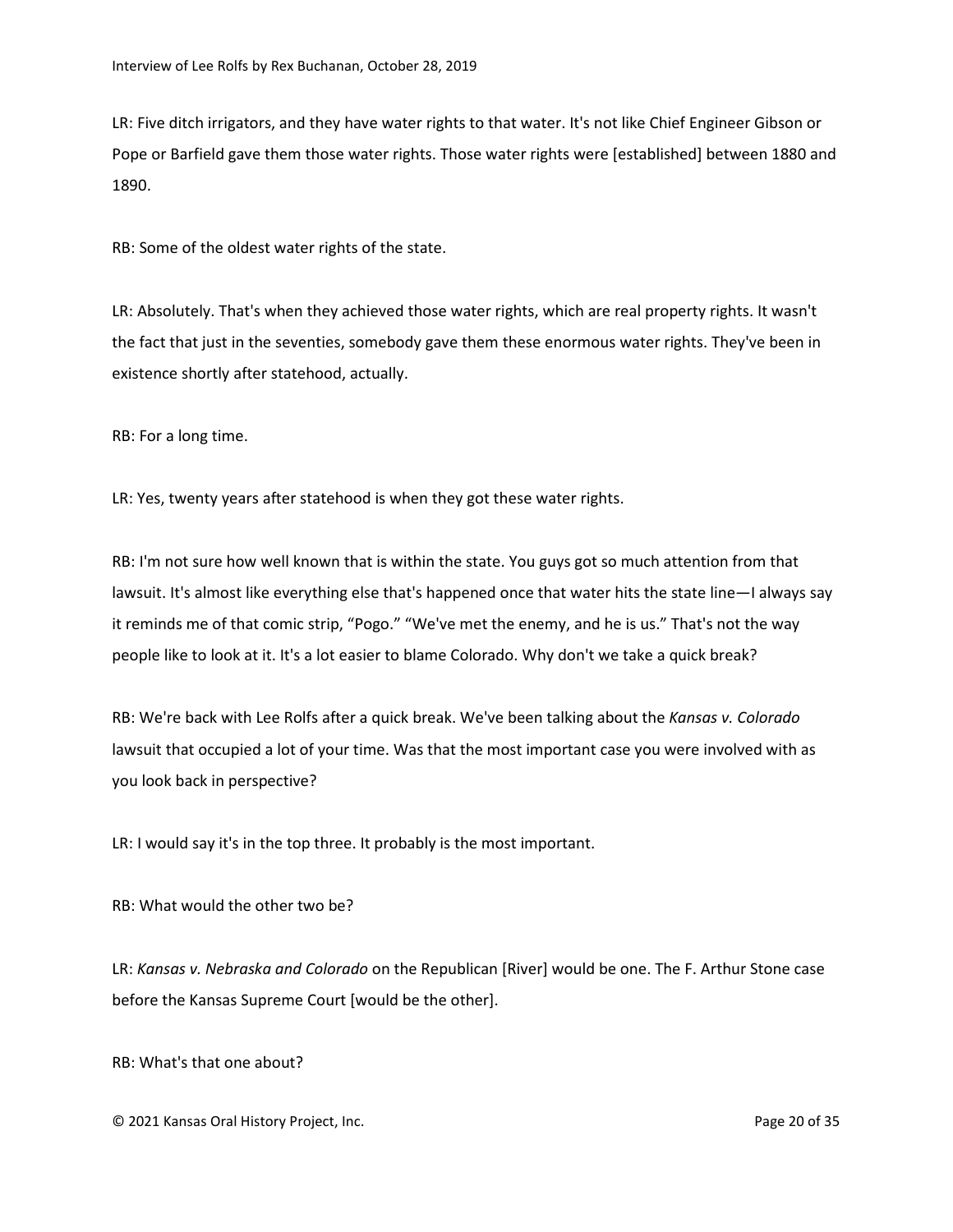LR: It was dealing with the constitutionality of the mandatory requirement put in place by the legislature in K.S.A. 82a-728, the criminal penalty in the Water Appropriation Act.

RB: As you're involved in those things, you must have the sense that they are as important as they are in retrospect, if you see what I mean. You're aware that you're making sort of water history in this process, aren't you?

LR: At the time, I think even going through it, we knew these things were important, yes.

RB: How does that feel? I know that's a standard reporter's question, but you probably don't get it very often.

LR: No.

RB: Or do you think about it at the time? Or do you think about it only in retrospect? Or do you think about it at all?

LR: A lot of time when you're doing it, you're so busy, you're caught up, and you don't have time to think about the grand future a hundred years from now. Occasionally you sort of contemplate that, but I think as we've been looking back—John Draper and I have been thinking about writing a law journal article or something about the Arkansas River litigation. We've been going through, looking at all of the legal issues, the things of first impression, the things that have never been decided before, the fact that we got money in an interstate litigation over the objection of the opposing state, the first time it had ever been done. So, there were a lot of groundbreaking things that we accomplished in this case. Some of it only in retrospect do we have time to sit back and go, "That was pretty good."

RB: As I look at that, certainly at the same time that Dave Pope [Chief Engineer] was dealing with Colorado, none of the other issues go away. All the other issues that in some respects are really coming to a head in terms of groundwater depletion and everything else that you want to look at, and he'll walk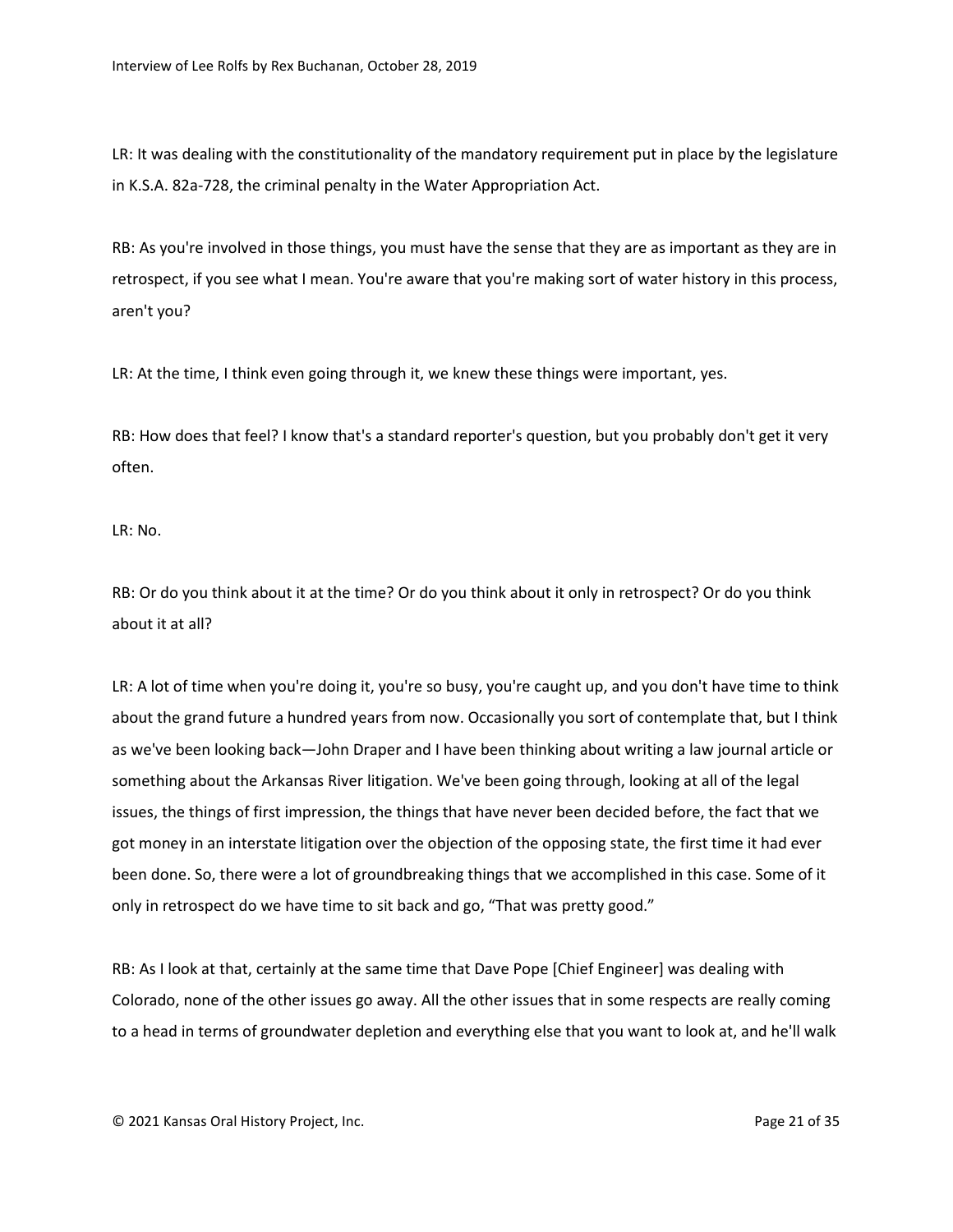you through all of those issues. They don't get put on pause just because he's in California. I assume the same thing was true for you.

LR: Absolutely. One quick example, while we were in litigation in California, the legislature passed a law that said all Groundwater Management District policies had to become regulations. They could not be enforced—

RB: I remember that.

LR: So, we would be in trial all day in California. We had a deadline. It had to be done by a certain time. As soon as I got done with the trial and with my evening chores on that, I would work on the computer and also get on the phone and talk to Groundwater Management District managers, talk to David Pope, trying to negotiate how we were going to change all of these policies into rules and regulations. So that was my after-9:00-at-night job. That was just one example that didn't go away.

RB: Codifying something into rules and regs is no small thing.

LR: No, not at all.

RB: It's a multi-stage, extremely complex process, and I'm sure in the water world, just like everything else, it's even more complex in water than it is anyplace else.

LR: The Groundwater Management District has to be happy with it. Of course, their constituents have to be happy with it. The Chief Engineer has to be happy with it. The Attorney General has to be happy with it. The legislature has to be happy with it. There are a lot of people that have a say in this. It is time consuming.

RB: Just as I listen to you and Dave [Pope] both talk about this, I don't get the picture of you guys as the average state employee. I remember thinking about this at the time, just casually watching it. I'm not sure people quite appreciate all the pain and suffering and time away from home that you all went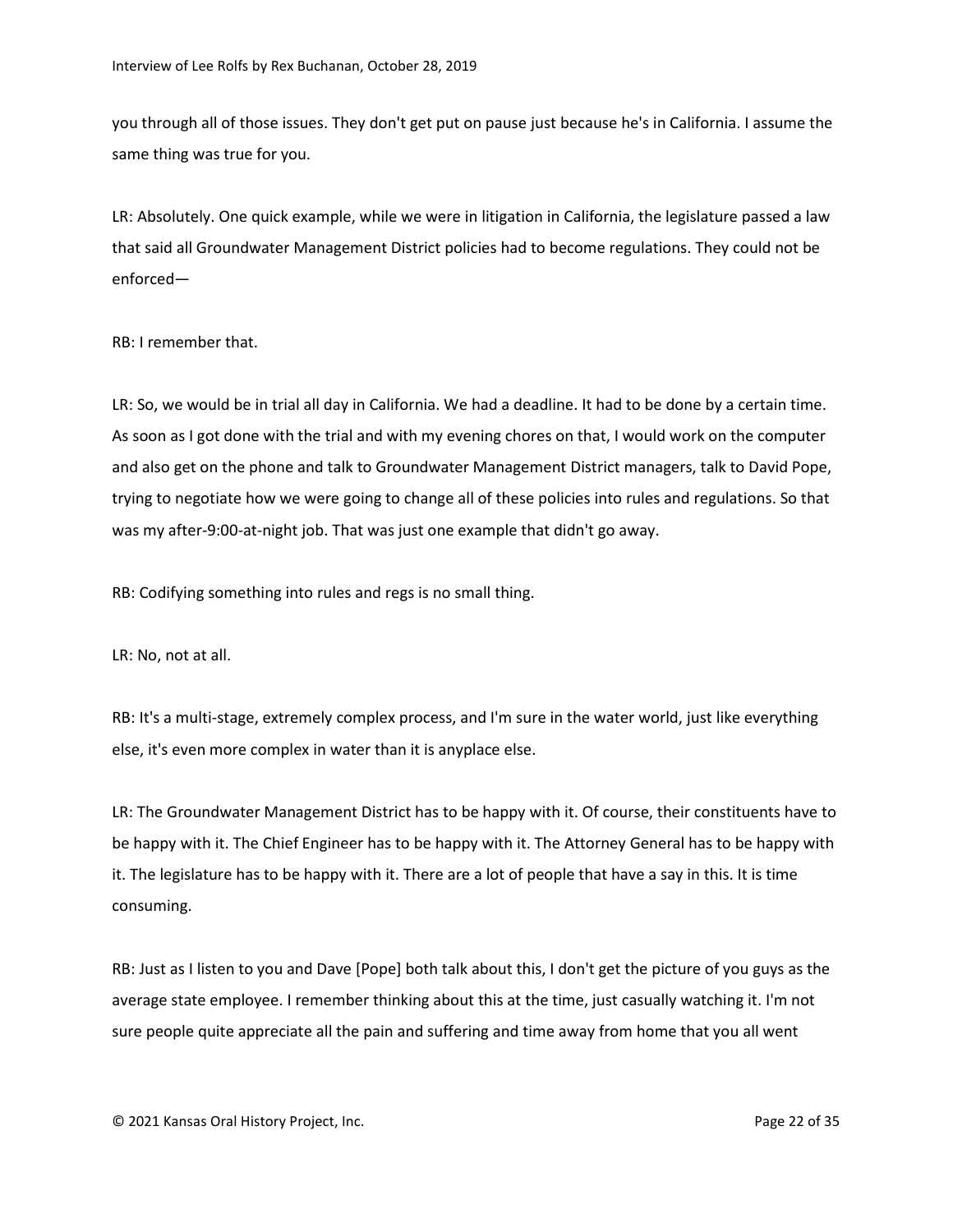through, in effect, for the state of Kansas. I don't know what your salary was like at DWR, but I can't imagine that you got rich in this process.

LR: No.

RB: That 20 or 30 million dollars probably didn't come to you.

LR: No, we didn't get a percentage. I think that was the hardest part, was being gone 270 days plus all the prep days. There was a time period, for instance, when we were defending depositions in Garden City because Colorado came over to take all of these depositions. I bet they took depositions of fifteen or twenty people. We had to go down there and attend those depositions, go through the records with those witnesses, make sure they weren't turning over anything confidential, sitting through this whole process, preparing for these. We were taking some depositions, too.

There was a period of time—I left home every Sunday night, drove to Garden City, stayed in a hotel. We worked all week. Saturday morning, I'd get up, drive back to Topeka, and I'd get to spend twenty-four hours, and then I'd turn around and go back. I did that six or eight weeks in a row probably. It was hard on the family. You miss your kids' ballgames and birthdays, all those kinds of things. There is a cost personally.

RB: Did you ever think about quitting?

LR: I kept hoping I could see the light at the end of the tunnel. This was originally projected to be a three- or four-month deal. It didn't turn out to be that way.

RB: Instead, it's more like fifteen or twenty years.

LR: Yes.

RB: But you never thought about walking away in that process.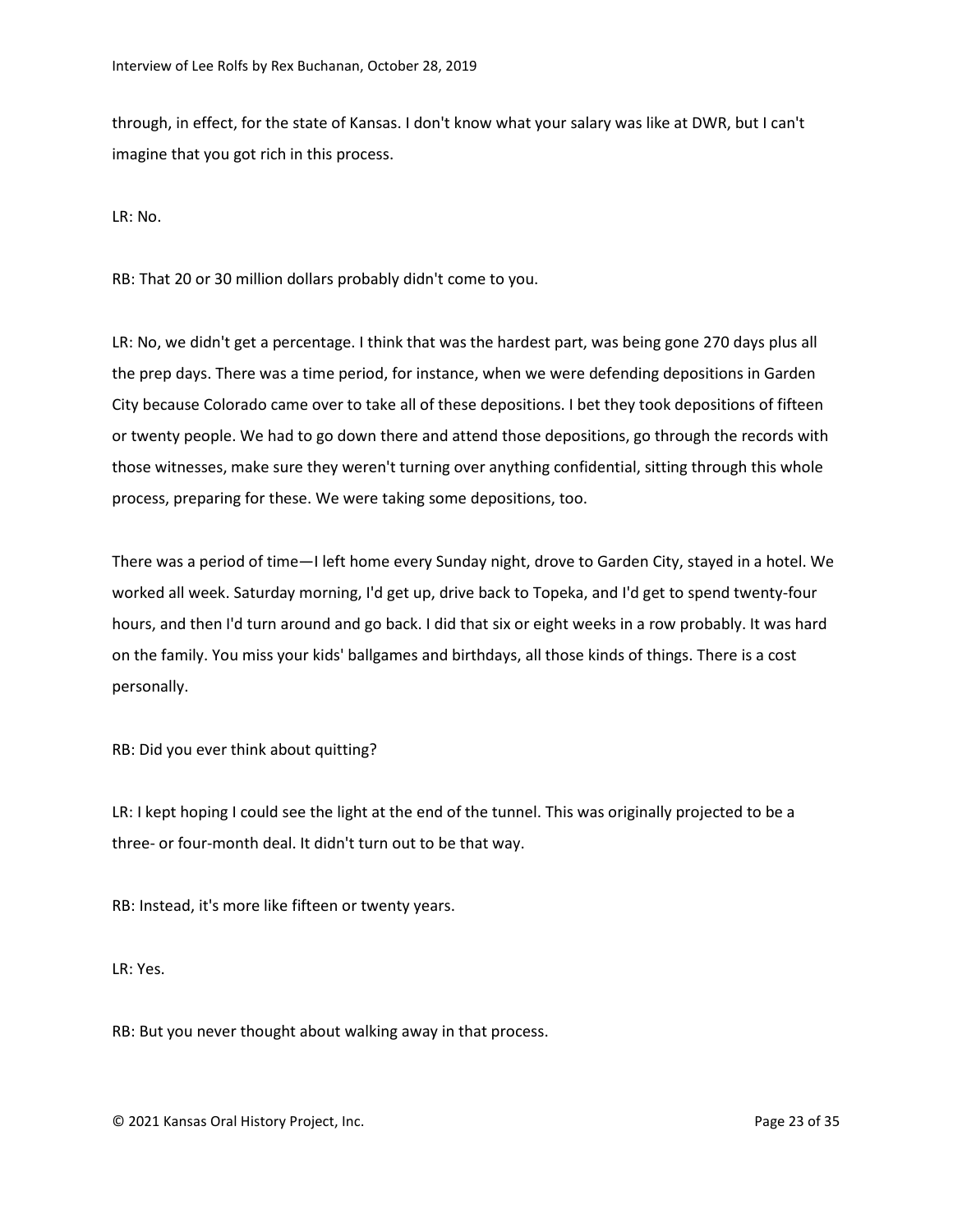LR: No, I can't say I ever thought about walking. [Note added by Mr. Rolfs after the interview: Rex, upon reflection, I'd have to attribute that trait to my father, Marvin Rolfs, a math professor at Fort Hays State University. His attitude was that if there was a worthwhile job to do, you did it. It just didn't matter whether it was hard, boring, onerous, or difficult otherwise, you just did it because it needed to be done. I still wonder sometimes whether that is a good quality or a bad quality, but that's the example he set for me.]

RB: And this connects a little bit to that, what got you interested in water law to begin with? Or did you start out that way? Was it just the job that became available? How did you start down this path?

LR: When I was three years old, I didn't say I wanted to be a water lawyer or anything. I had taken water law at KU from Earl Shurtz who wrote Bulletin #3 in [1956] about the Water Appropriation Act *[Report on the Laws of Kansas Pertaining to the Beneficial Use of Water*, Bulletin Number 3, Kansas Water Resources Board, November 1956]. Even then, I had no super inclination. When I was clerking for the Kansas Supreme Court with Justice Miller from '76 to '78, my time there as clerk was limited to two years. Arnold Windscheffel [a former Chairman of the Kansas Water Resources Board] came over one day and said, "Hey, they just created this new job over at the Legislature, and I think you'd be great for it." So, I went over and interviewed for the job.

They asked me what I knew about water law, and I said, "Very little." Guy Gibson, who hired me, he told me later, he said, "One of the reasons we hired you is because you were the only person we felt was honest and told us that you didn't really know anything. We could train you and make good use of you." I don't know who the other candidates were.

RB: So, in some respects, you're learning the intricacies of Kansas water law on the job.

LR: Absolutely. Doing research on each particular issue—Guy Gibson had, shall we say, "a cantankerous personality."

RB: He was forceful. You knew when he was in a room, that's for sure.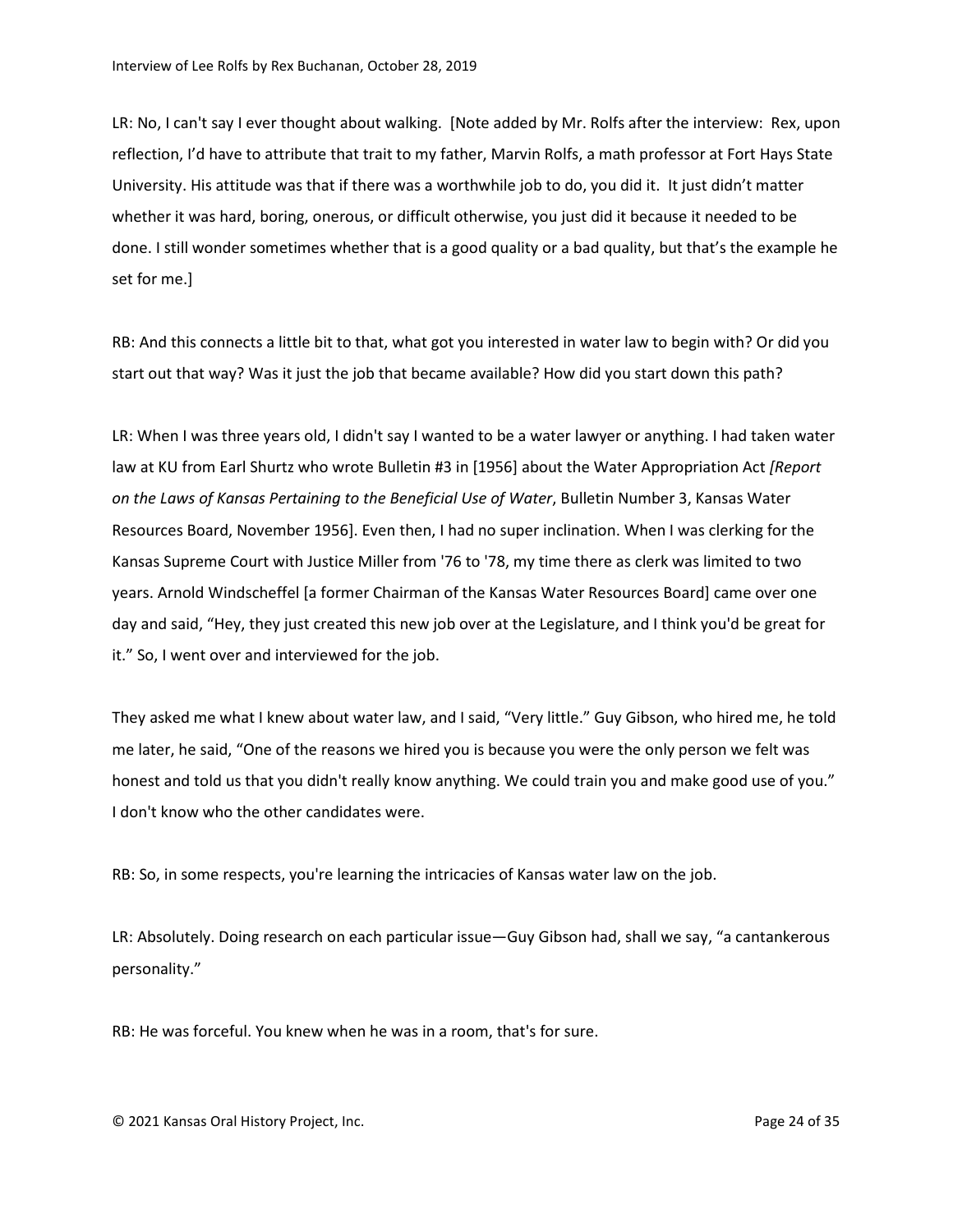LR: He was extremely knowledgeable about water law, water rights, technical issues. He was, in many ways, a great teacher about that sort of thing. I had all kinds of other people helping me along the way.

RB: So today having the value of looking back at Kansas water law, if you could change some things about Kansas water law, and you didn't have to go to the legislature to do it, you could just snap your fingers, what would they be?

LR: I'd have to say that fundamentally I think the Water Appropriation Act is pretty sound fundamentally. I think Kansas had great foresight in 1945, particularly when it made a system where there's one priority system for groundwater and surface water, and it takes into account interaction between the two.

RB: Absolutely.

LR: I mean, there are other states that still aren't there.

RB: Or have been drug there, kicking and screaming in spite of all of the evidence to the contrary, which is Nebraska.

LR: Hydrologists and modelers and engineers have known for years that there's a connection between groundwater and surface water. The law has lagged far behind that for many years. Nebraska is one of those cases.

RB: A prime example.

LR: Texas would be another.

RB: In effect that one system recognizes, doesn't make that differentiation.

LR: Right.

© 2021 Kansas Oral History Project, Inc. Page 25 of 35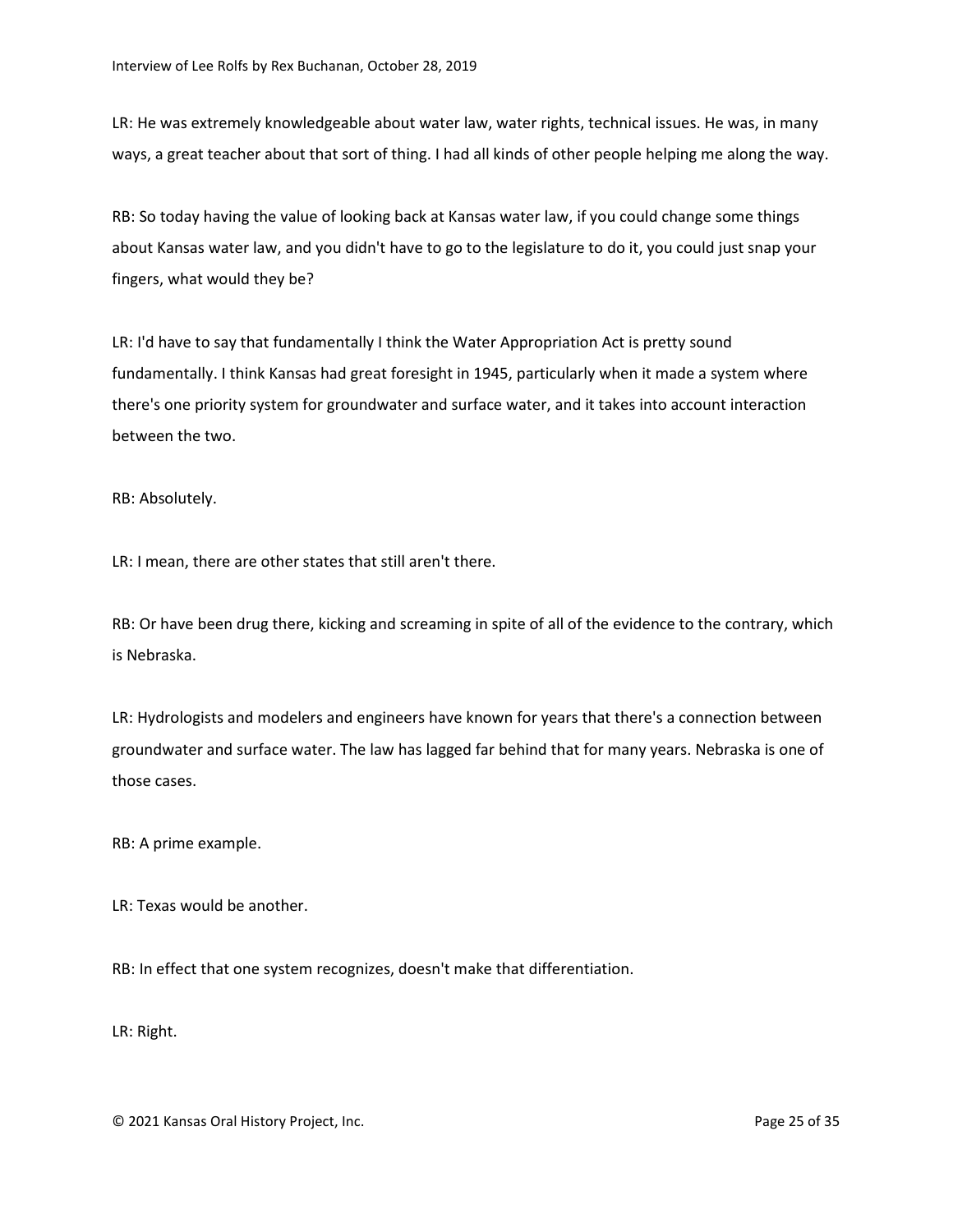RB: First in Time, First in Right work okay?

LR: Yes. The Water Appropriation Act without a doubt was in its terms and in its philosophy at the time was to encourage development of water resources and development of the economy in the state of Kansas. Now, over time, that emphasis has shifted away from that, but at the time it was put in place, and it did [promote economic development.]. It did that by protecting people who wanted to make investments in water and other industries. People don't like spending millions or thousands of dollars on something if they don't know they have a secure water right to put to use in that business or whatever they need. They need that protection.

RB: So, in effect the system encourages people to put water to a "beneficial use" is kind of the standard phrase.

LR: Absolutely. The whole act is designed and recognized as basically beneficial use. Now we think of other things about the environment, about fish and wildlife, about habitat, about all these other things, but I don't think back in 1945, there was a big emphasis.

RB: So, in effect, as we enter a period of— "shortage" may not be quite the right word, but a period when water is not as plentiful or considered as infinite as it was, how should the law change to recognize that? Or should it?

LR: The Water Appropriation Act deals extremely well with direct interference with surface water rights with each other and with direct interference with wells with each other.

## RB: Impairment.

LR: Yes, but it doesn't deal as well with long-term overall decline of water table and an aquifer that's being mined, like the Ogallala, and how to do that is a really good question.

RB: Do you spend time thinking about that?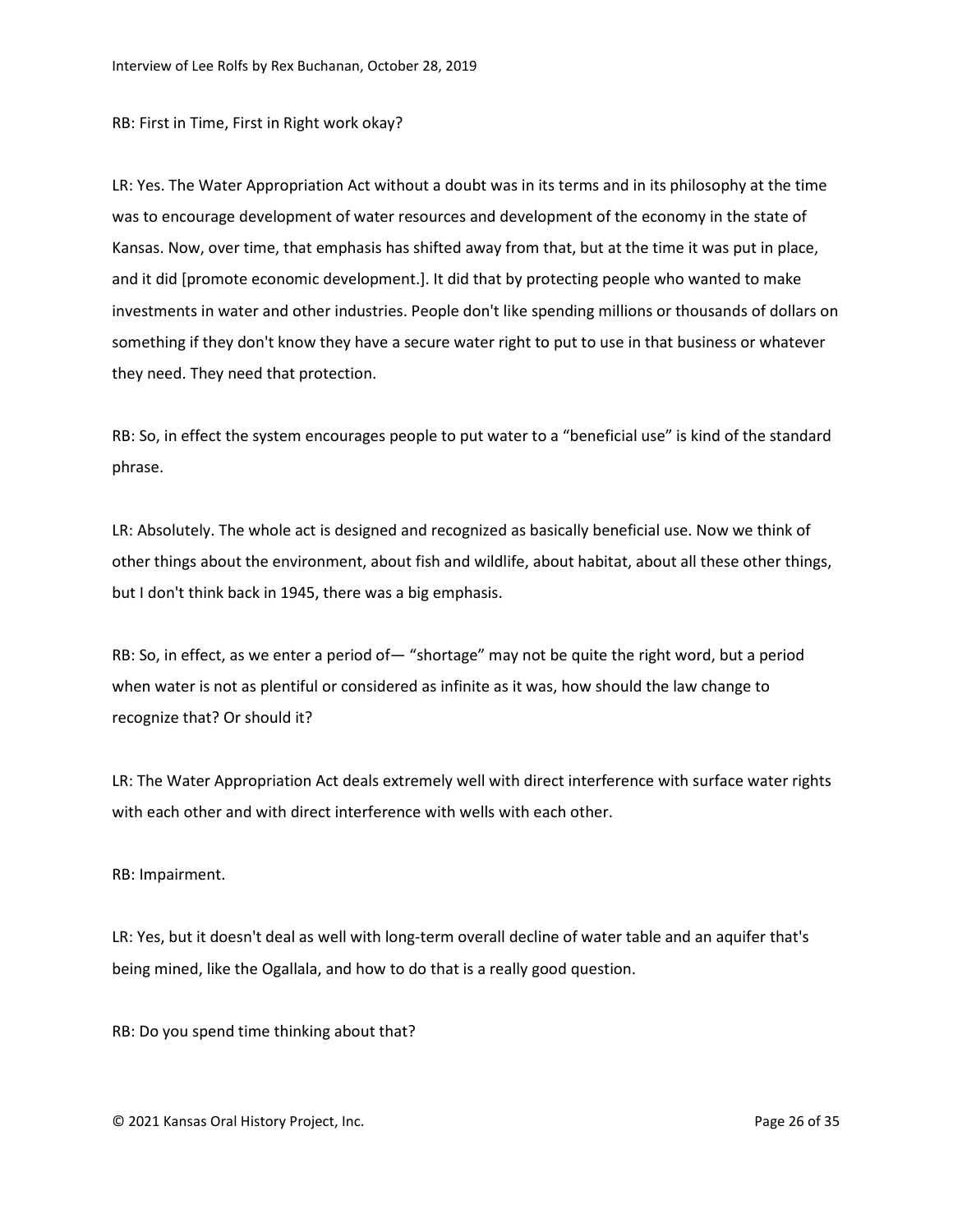LR: I've spent a fair amount of time thinking of it. I haven't come up with a great solution. I mean, there are all kinds of alternatives to reduce consumption. There are probably eight or ten different legal authorities that can be used to do that but whether they're politically viable, whether they're practical, all those other things, that's another question.

RB: If you need something to do in terms of entertainment value, suggest a change to Kansas water law to the legislature and then see what happens. Right now, priority is strictly first in time, first in right. There are different kinds of water rights. The stamp of the date determines the priority of your water right. Should people take a look at different types of uses having different priorities here? Are there other ways to establish that as opposed to simply time?

LR: That's another good question. I have thought more about that. There are certain things we can all agree we have high priority. If you ask a whole group of people what would be highest priority, everybody would probably be saying for domestic or household use. We all need water for cooking, cleaning, bathing, and flushing our toilets, that sort of thing, and probably municipal use that furnishes those types of things to municipal owners.

But when you get beyond that, then who is going to decide? If you're an irrigator, you probably think irrigation is the most important thing. If you run a Frisbee factory and you need water, you'd probably say that's the most important. If you're a golfer, you'll probably say water in the golf course. Me, I like to fish. I'd probably say fishing is the next highest priority.

So, we would all disagree. So, who are we going to have decide that issue? Who do we want to delegate that responsibility to? The Chief Engineer? The legislature? The district court? Who's going to make that decision, what the next important use of water is?

RB: I don't get the sense that anybody's got the stomach for that. This may go back a little bit, about your comment about certitude. Everybody's made a lot of decisions, assuming the system that's currently in place is going to be the system we deal with on down the road. To change the rules in the middle of the game obviously is not going to go down well with much of anybody, unless you're a big winner there. Where do you think we're headed then, in terms of water law and its implications in the

© 2021 Kansas Oral History Project, Inc. Page 27 of 35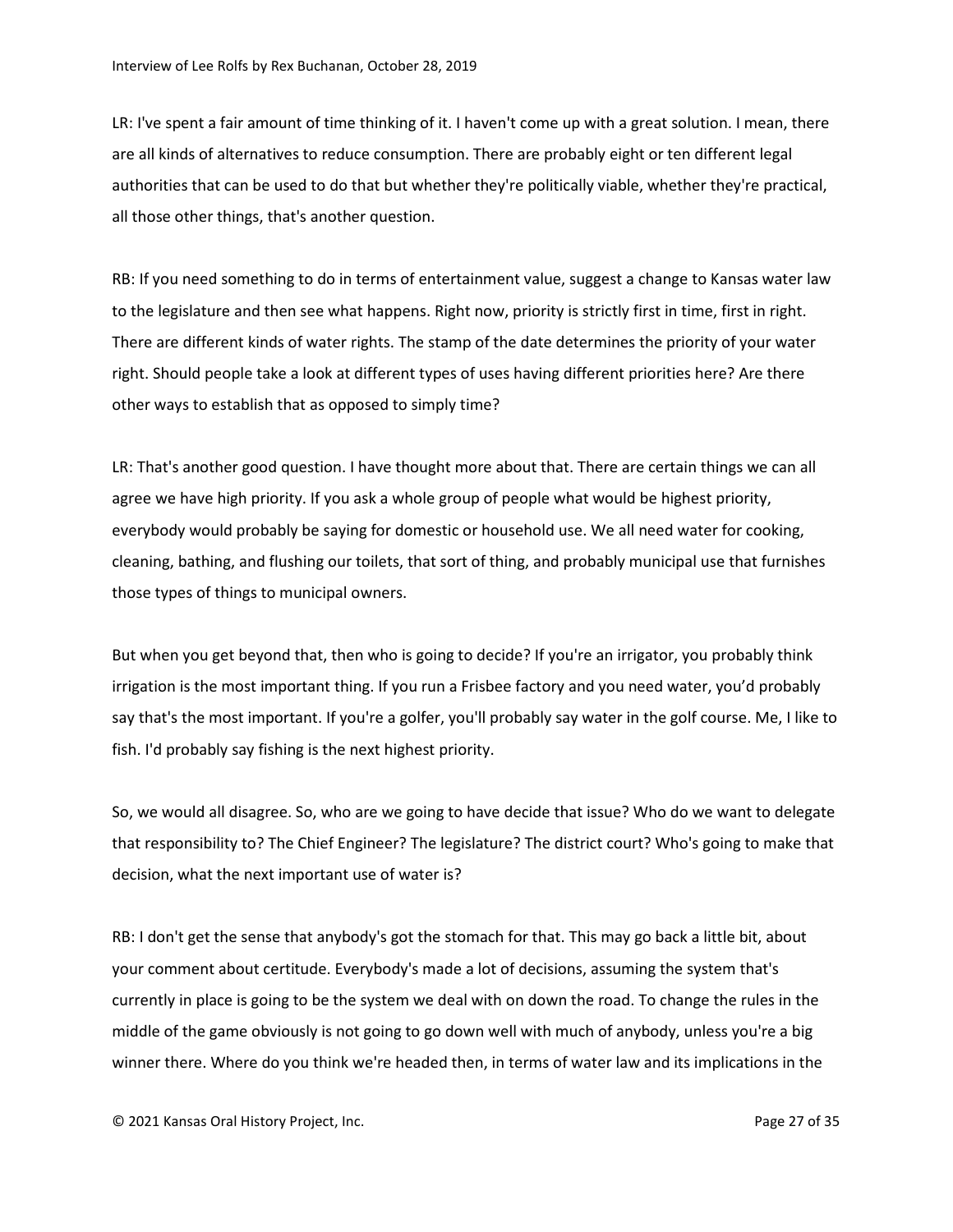state? There have been impairment cases on groundwater, not many, right, but a few. Is there more of that coming? Are we looking at water law war out there? What does the future hold here? Are we just going to quietly watch the Ogallala dry up and go away?

LR: I think there are two different answers. There are a number of systems we've sort of adopted as sustainable water use. We're not appropriating more than is being replenished on an annual basis on the average. Then we have the other systems like the Ogallala essentially being mined. We're taking out feet per year and putting in half inches per year. How that system is going to turn out or not, I don't know. They've been talking about it since I started and went to the Governor's Task Force meeting in 1978, "The Ogallala is going down. We've got to do something about it." Today we're saying, "The Ogallala is going down. We've got to do something about it."

RB: Is the legal machinery in place to do it? Is that legal machinery sufficient?

LR: I think the legal machinery is there to do it. There are a variety of ways that could be used to cut back existing water use. There are people out there that say the water's there. It's just like oil or gas or gold or silver in the ground. Let's use it and it's gone, and we'll do something else. What I tell my water law class is, maybe not. This isn't like energy where we have alternatives. Water is a necessity. Without it, we don't have industry. We're not living here. We're not doing anything. There is no alternative to this. So, if we use up the water supply, what are we going to do? We're not going to be here. That's the simple answer.

RB: I've heard both sides of those arguments. What good is it doing underground, which I understand. On the other hand, I've also heard economists talk about substitutability. I've always wondered, what do you substitute for water? I'm not aware that there's anything else that you can use that way.

LR: A Supreme Court justice said, "Water is a necessity." That's clear and simple. That's where we are.

RB: Do you think we're headed for lots of lawsuits out there?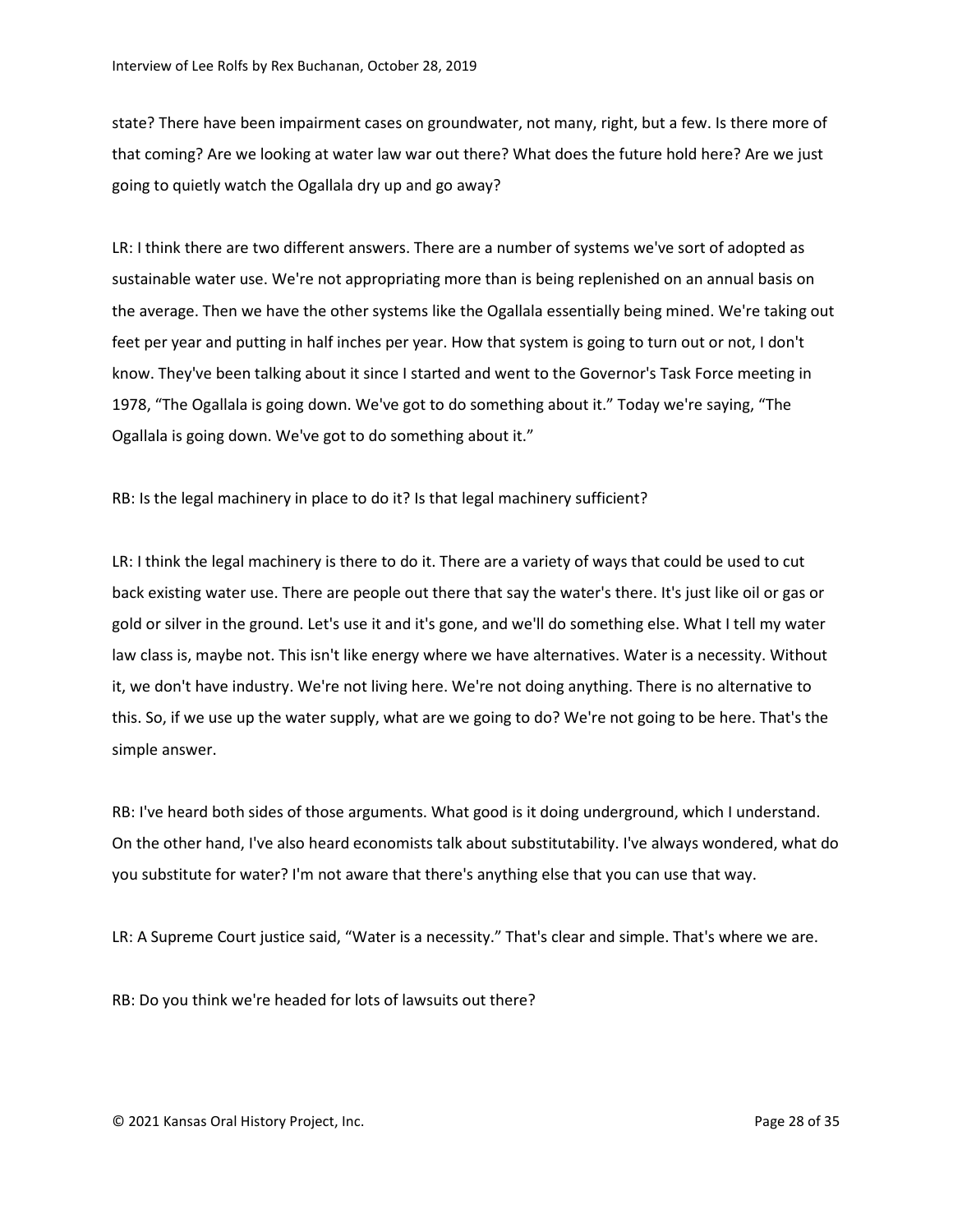LR: I would have thought actually that there would have been more before now. I think our water law system and our water administration has dealt fairly in general with people. So that has stopped a lot of that from happening. I mean, the Ogallala water supply is going down. Some of our other water supplies were polluting. So, in essence, our water supply is diminishing. As we have more people and more uses, more industries, and other things that use water in this country, the demand—the supply is going down. The demand is going up. That just bodes for problems.

RB: A couple of questions to finish up. As you look at how other states have handled, in the west, somewhat similar situations in a lot of cases -- every state is different, -- but has anybody done any better than Kansas has?

LR: I haven't attended interstate meetings recently. Back when I was doing so, we would talk about water problems. Usually, we were ahead of most of the other states. I'd say, "We're trying to deal with Issue D here," and they'd say, "No, we're still back on A. We haven't even figured that out." I think Kansas overall has an extremely good system. It's done primarily through the administration of the Chief Engineer. I think it's a stable system. It's a fair system. Improvements could be made, but I think overall we've got a basically strong system that will equal anything throughout the West.

RB: It's a pretty complex system in terms of the number of agencies and institutions and individuals who have their thumb in the pie. You were at DWR. I always tell people, "They're the 600-pound gorilla in the room. They're the ones with the water-rights world." You spoke about water quality issues, and then there are all of these other agencies that impinge on both quality and quantity, surface, and groundwater. It's incredibly—I don't think anybody can argue it's not a pretty complex system that the state has come up with. I also tell people, sometimes I think that's by design. That's how the state wanted it, a fairly complex system. As you watched it evolve, is that characterization accurate, do you think?

LR: I'm not sure they designed it just for the sake of having complexity, and I also recall back when the State Water Council was created to foster communication between all of those agencies you just mentioned and try to coordinate what's going on. We get a new application for water quantity. Yet the Kansas Department of Health and Environment may have a water quality issue. If we approve that well,

© 2021 Kansas Oral History Project, Inc. Page 29 of 35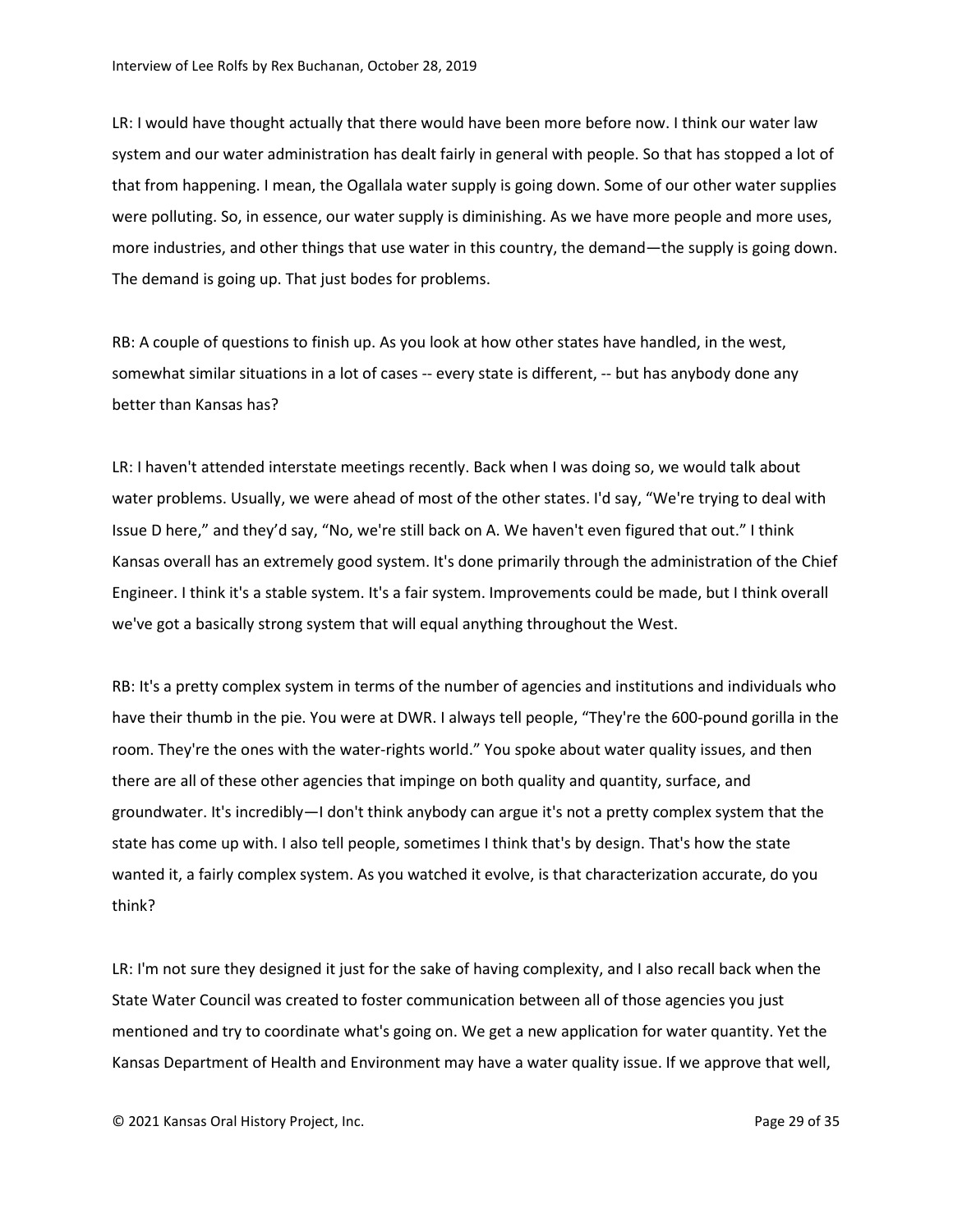it may affect where that pollution is going or what problems. So, none of it is in isolation. Everything we do affects somebody else on something.

RB: In some respects, it's sort of a Kansas solution to government in the sense of its multiple agencies in which cooperation and coordination is key to effectiveness. Does that probably characterize it accurately?

LR: Cooperation and knowledge and education. The more data you have, the better decisions you can make. When you know what the recharge is, when you know how much water is coming out of the ground, when you know what the soil types are, how water moves underground, all of those things add to your ability to regulate in a meaningful, consistent, fair way.

RB: And it does feel like the state is in good shape. I always tell people, without good data, you're not going to make a good decision. Just because you've got good data doesn't assume that you'll make a good decision, but it's pretty hard to make a good decision without it. That's one of the areas where I think the state has been really successful.

LR: We went from basically nobody having water meters on wells to pretty much everybody having water meters on wells. Water level measurements in January throughout the state and the water system I think pretty accurately tracks the water levels in most of the major aquifers and so on. Knowing all of those things is helpful.

RB: Most of that information today is digitally available. It's really easy to go track down and follow, if you want to, compared to pawing through paper records, even as of ten years ago.

LR: When I started, there was some water use data maybe on 60 percent of the rights submitted, and that wasn't very good. Now it's close to 100 percent, and the data is very good. It's followed up. It's all digitized in a map, graph. It's out there.

RB: Back in the early days, they were sort of estimating their water use based on how long they ran a pump.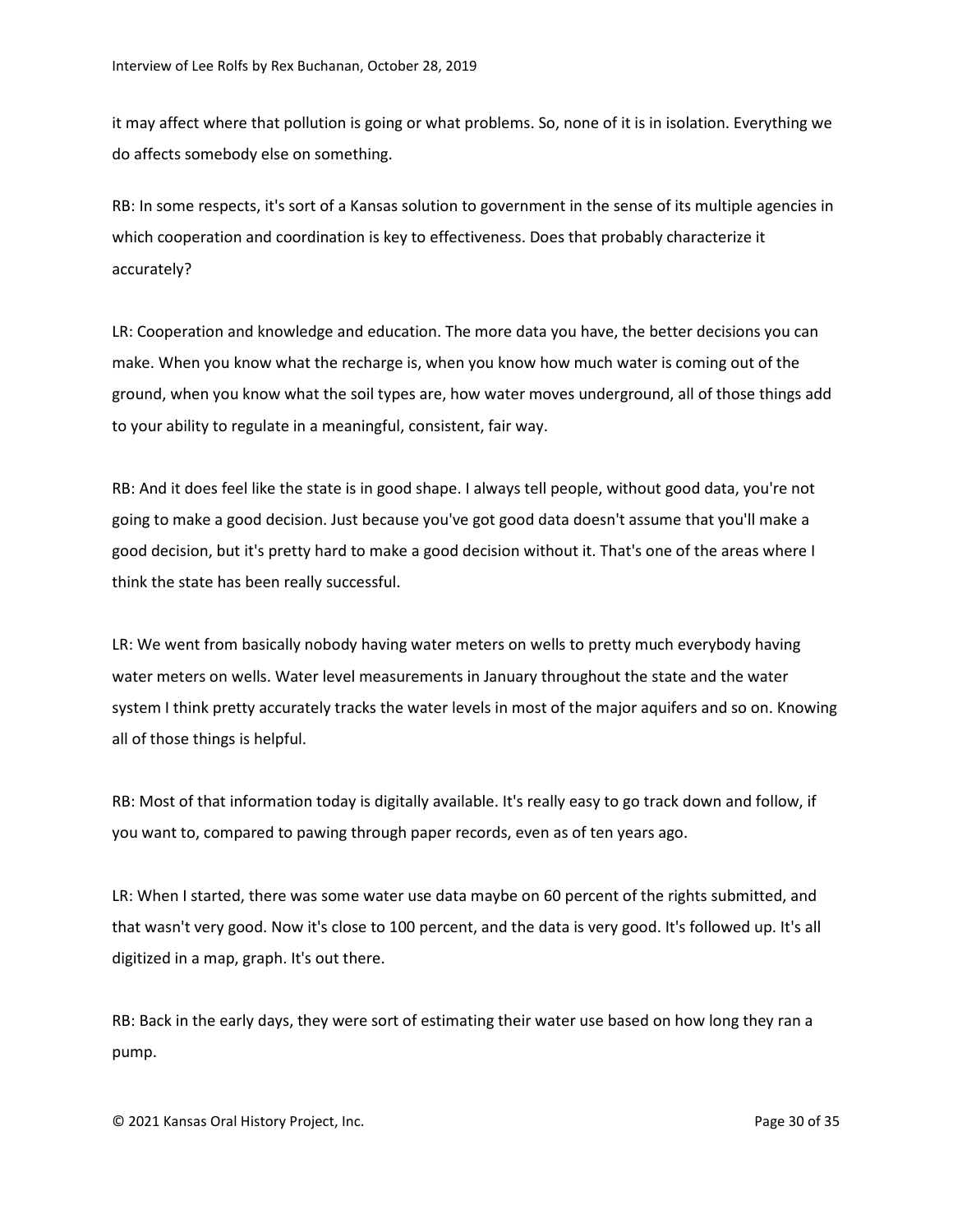LR: Right, an old pump test and [the time water was used] written in a log.

RB: Then they would sort of do this. It was to your benefit to make sure that that number was high, so you maintained that water right process.

LR: Right. There was no follow-up. If you added an extra zero to your number and said you pumped an extra 10,000-acre feet, nobody checked. It wasn't compiled anywhere. They were an individual—there was a paper record and an individual water right file. There was no compilation of that data.

RB: Where did you grow up, Lee?

LR: Grade school and junior high, I was in Topeka. I went to Hays High School, Ohio University in Athens, Ohio for undergraduate, then Chicago for four years with the IRS [U.S. Internal Revenue Service] then back to KU, then back to Topeka. I've been here ever since.

RB: How hard is it for somebody that doesn't come with—I assume you don't have any direct ag background in this process.

LR: Other than my grandparents were involved with agriculture, other than that.

RB: But to go out and deal with folks in the irrigation community.

LR: No.

RB: What was that like?

LR: Being a Kansas native, born in Lawrence, I always felt like I could talk to people. That wasn't my primary job dealing with the public in terms of things.

© 2021 Kansas Oral History Project, Inc. Page 31 of 35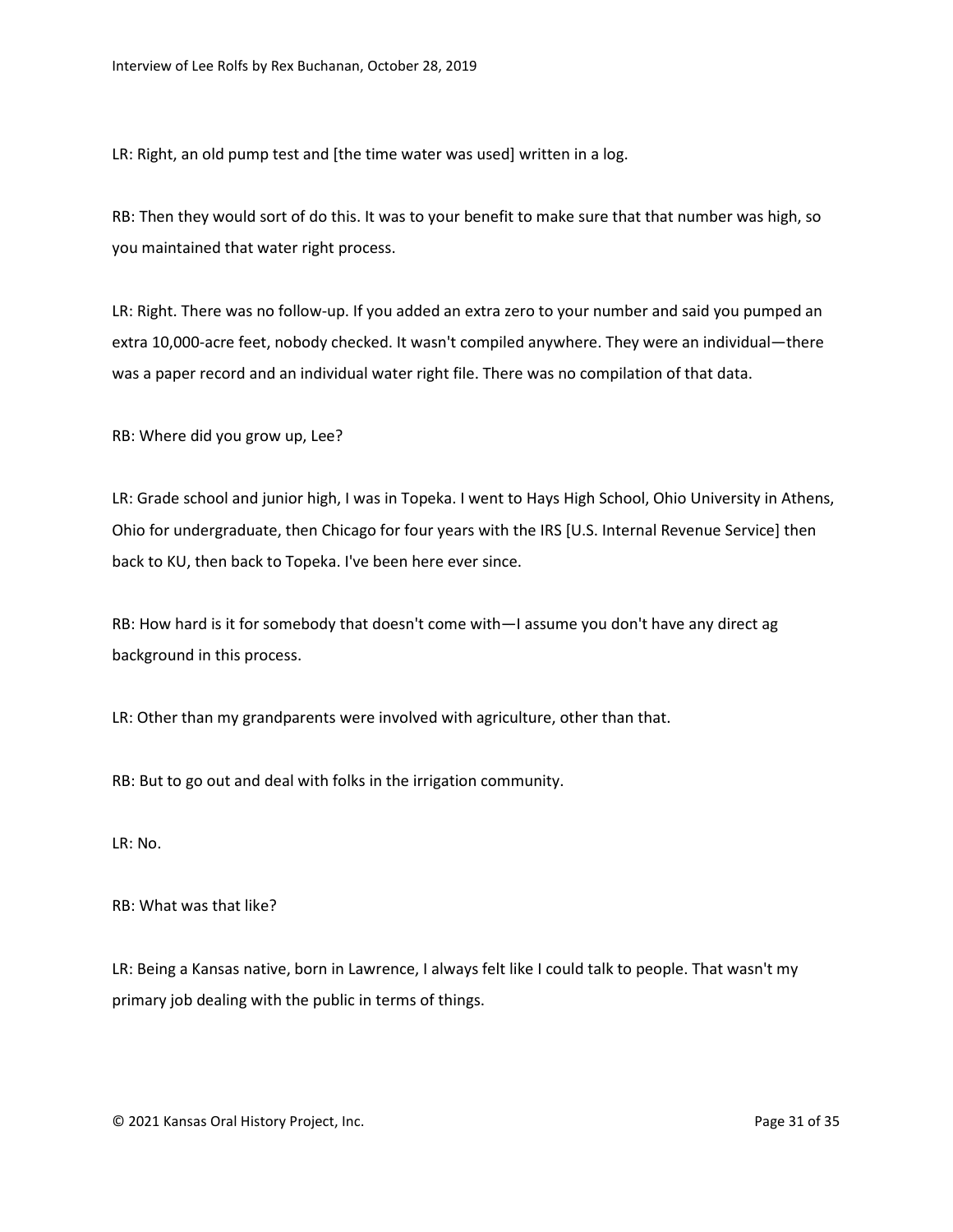RB: So, you didn't ever feel like it was an adversarial—the Chief Engineer is kind of the point person in that process, but you were part of it.

LR: Contrary to some attorney-type positions, if you're working for an individual client, your client wants you to win. My goal wasn't ever really to win. It was to be fair and right and correct. I would have attorneys call me up and say, "Well, this happened. This happened. This happened. That's not right." I'd check it out. If we screwed up, I'd call them back and say, "Hey, we screwed up. We'll fix it." I didn't feel like I had to be right all the time.

RB: That is really interesting. I've always viewed the law as just, at least in the courtroom setting, as this sort of adversarial relationship that somehow was supposed to get to a common point. That's a different role.

LR: I guess I felt our role was to administer the law fairly, correctly, and use the right facts. Occasionally we made mistakes. I think overall we did a fantastic job.

RB: One last question, did this move from the Board of Agriculture to the Department of Agriculture make any difference in any way to you or DWR in this process? That was in what? '92, '94, somewhere in there, it seems like that that's when it took place?

LR: I can't recall the date.

RB: Something like that I'm pretty sure.

LR: When the Board was there, we had to meet with the Board annually or more often, and they reviewed everything that we did. So, we had different bosses in a way. When that went away, it was a little different feeling. I can't say that my job changed a whole heck of a lot.

RB: Either before or after that change, obviously there was political interest in *Kansas v. Colorado* and those kinds of lawsuits. Were you pretty insulated from that sort of political pressure, let's say on use of the Ogallala? Did politics ever enter into your world at all? Were you isolated from that?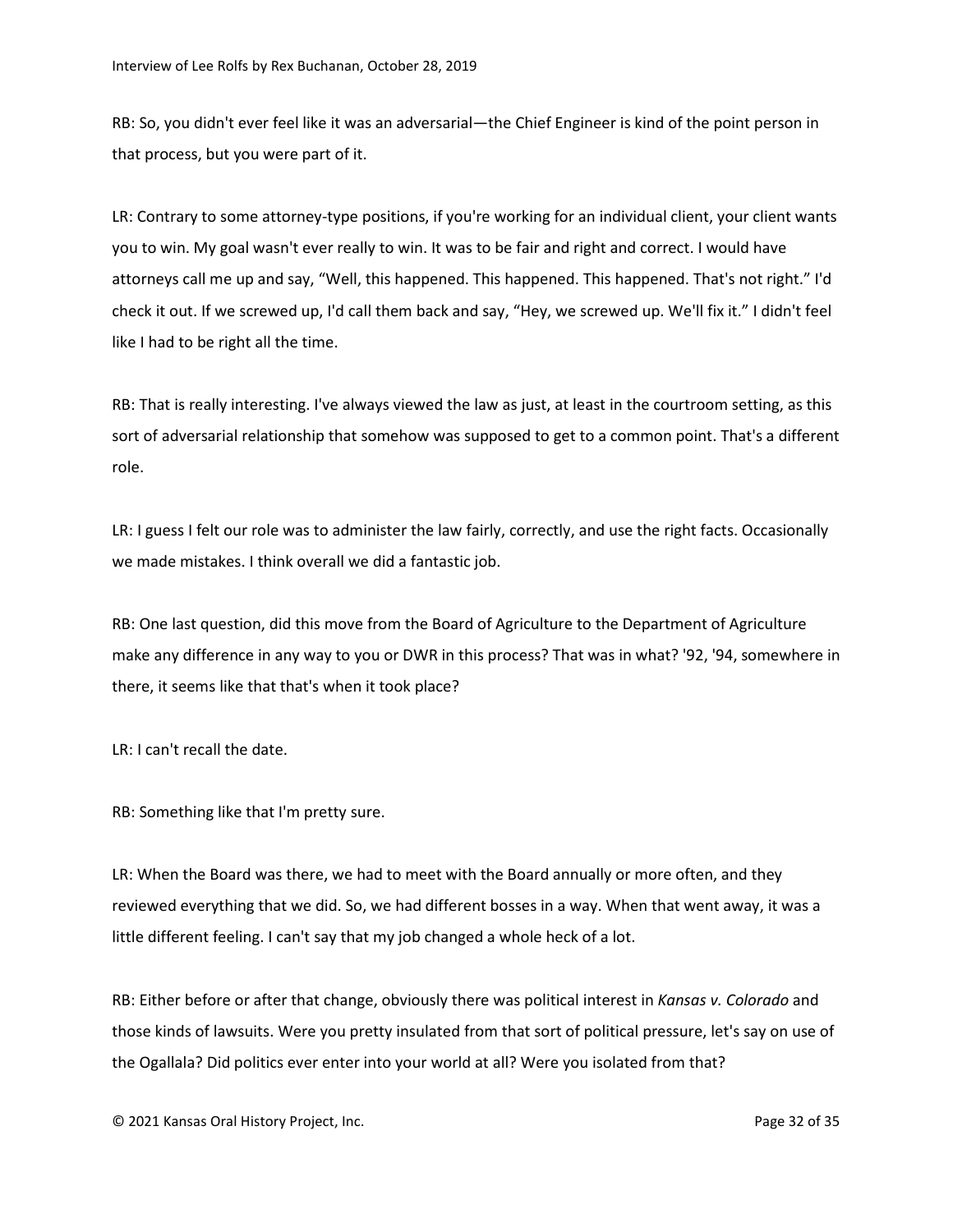LR: I always felt like we were fairly isolated from it. I know that the Chief Engineers probably felt more pressure. Down at my level, I did my job.

RB: It didn't get transmitted that way?

LR: No. I mean, we had to go to legislative hearings and respond to things that the legislators raised as concerns. I never cared what party was in power. We worked with whoever it was and did our job. That's the way I felt about it.

RB: My memory is, the times that I saw you in action in the legislature, you had a certain authority with them. I don't remember you getting beat up. I'm sure you did maybe a time [or two]. At least when I was in the room, I don't remember seeing anything quite like that.

LR: I felt like, the times I did testify or a lot of times I helped other Chief Engineers with testimony and that sort of thing, we tried to be as honest as we could and as informative as we could.

RB: Based on what you did on statutes or rules and regs at that point, there's not a lot to argue about it, it doesn't seem like—

LR: I got a lot of questions from the rules and regs committee [Joint Committee on Administrative Rules and Regulations], but we just answered their questions. I think we got along pretty well with them.

RB: That was always my impression just from watching at a distance. Considering the contentious nature of the world that you lived in, it was kind of impressive. Anything else that we didn't talk about that we should have?

LR: There's a lot we could talk about probably. I can't think of anything.

RB: I do think at some point it would be good to sit down with you and Dave [Pope] and sort of have you compare notes a little bit, combine the legal and the engineering/hydrology world in this conversation. I

© 2021 Kansas Oral History Project, Inc. Page 33 of 35